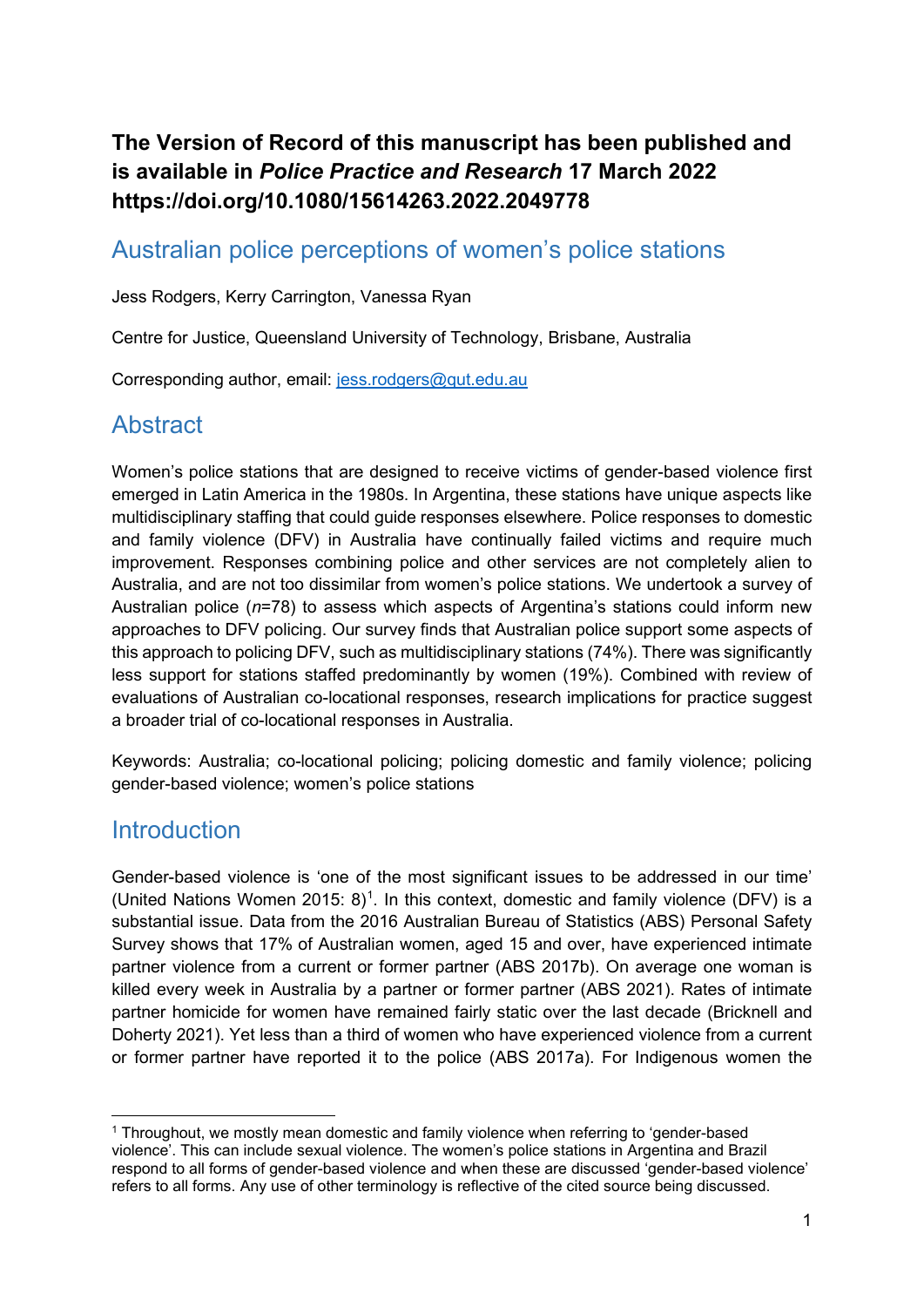proportion is much lower, with only one in ten reporting DFV to the police (Community Development and Justice Standing Committee 2020).

Police are often the first responders to DFV (Royal Commission 2016: 1). In most countries, the bulk of government funding for responding to DFV goes to the courts and policing. In the United States, 85% of annual federal government funding for intimate partner violence is directed to the criminal legal system (Goodmark 2021). Yet, policing DFV is not proving effective, and the lack of reporting is unsurprising. Studies and government inquiries have found that police in Australia have continually failed victims of DFV (Douglas and Fitzgerald 2018; Nancarrow 2019; NSW Team 2019: 132-133; Royal Commission 2016: 382-388; Special Taskforce 2015: 230; Standing Committee on Social Issues 2012: 167). Similar findings are evident elsewhere in Global North, such as the United States (Gruba 2020), England and Wales (Walklate et al. 2020), Canada (Barret et al. 2019), Italy (Arcidiacono and Crocitti 2015), and Germany (Greuel et al. 2010).

In Australia, rates of female victimisation for domestic assault have been steadily increasing (Figure 1).

Figure 1 Female victims of family and domestic violence-related assaults, Australia, 2014- 2020. Note: Data not included for Victoria or Queensland.



Source: (ABS 2021)

Growth in reporting could account for some of these increases, but further data analysis debunks that argument. First, women's rates of hospitalisation for injuries sustained from domestic violence have increased for decades (Figure 2; Australian Institue of Health and Welfare (AIHW) 2019). Second, although total homicide rates have been declining for three decades, rates of *domestic homicide* only began to decline in 2009 (Figure 3), and still account for two thirds of all homicides of women (Bricknell 2020).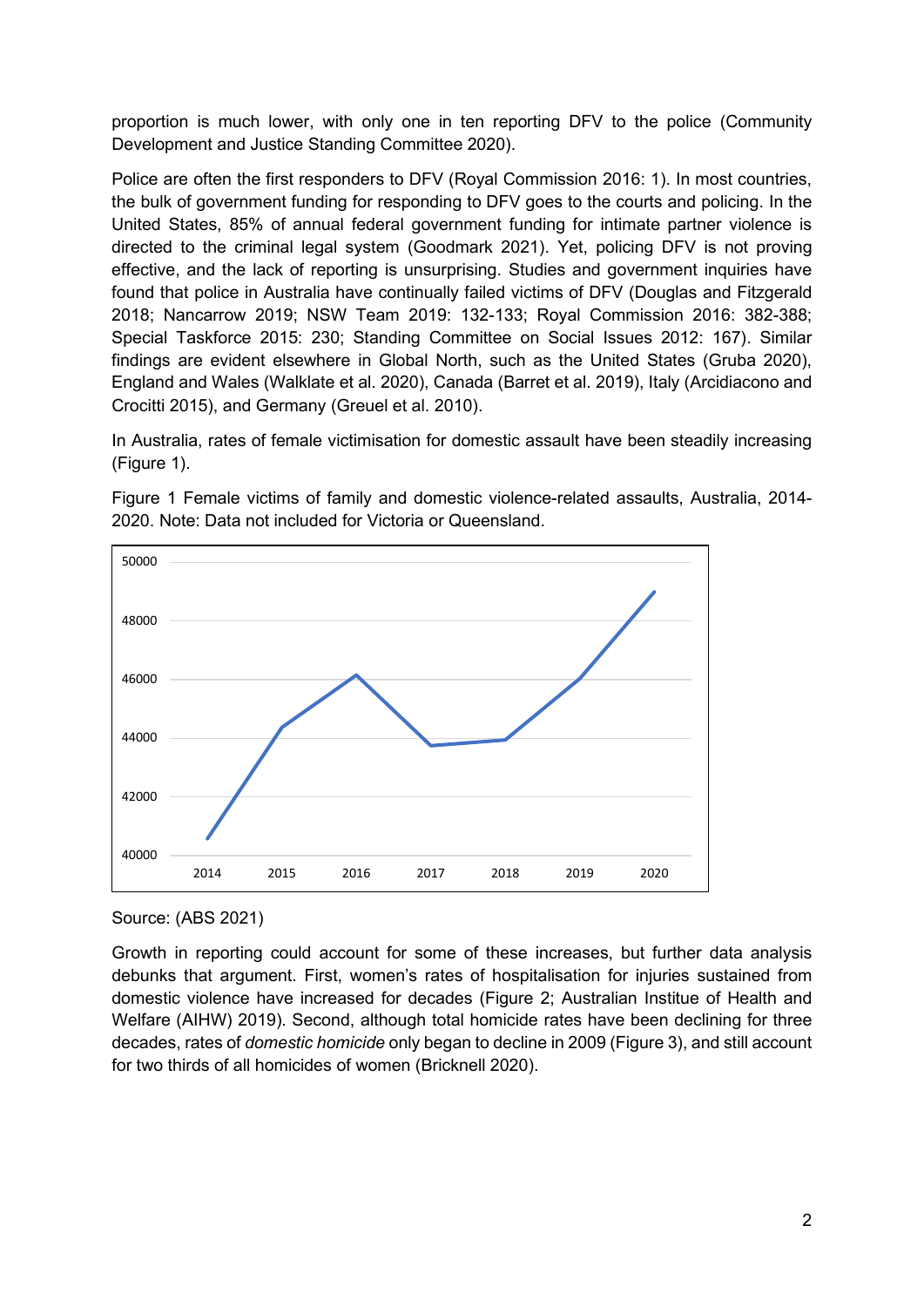

Figure 2 Age-standardised rate of hospitalisation for women assaulted by a partner 2002- 2003 to 2016-2017.

Source: (AIHW 2019).

Figure 3 Homicide rate per 100,000 people by type, Australia, 1989-90 to 2018-19. Note: 2018-19 excludes Australian Capital Territory.



Source*:* (Australian Institute of Criminology 2019).

Police units supported by multidisciplinary workers may enhance the secondary and tertiary prevention of DFV (Amaral et al. 2018; Carrington et al. 2020; Hamilton et al. 2021; Hautzinger 2007; Mundy and Seuffert 2021). Yet, most research on policing DFV and how violence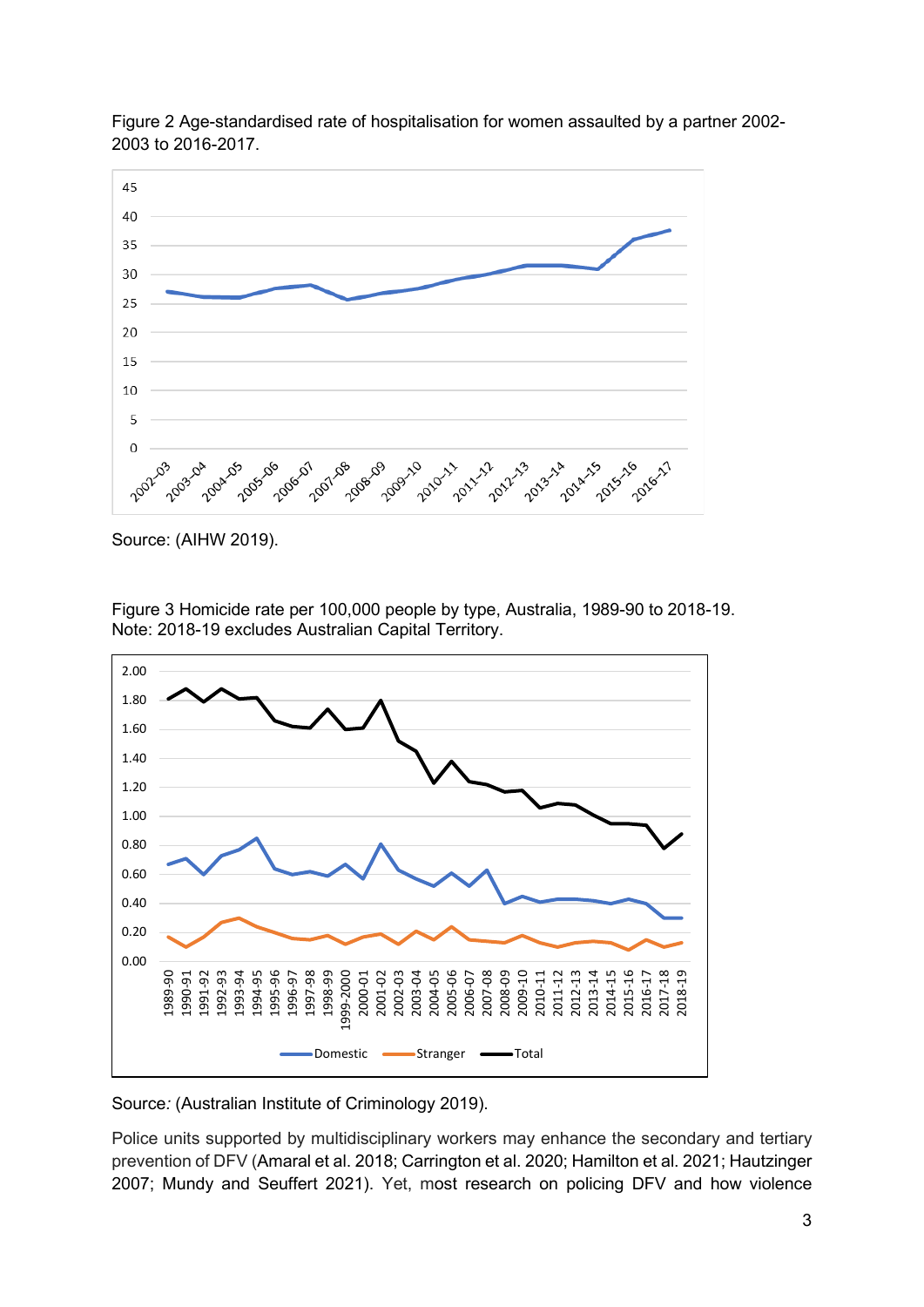prevention might work has come from studies of services in large cities of the Global North (Arango et al. 2014; Walklate and Fitz-Gibbon 2018). Our project aimed to address this gap by studying what could be learnt from Argentina's women's police stations (WPS), *Comisaría de la Mujer y la Familia*, in the Province of Buenos Aires (PBA). We have reported on this (Carrington et al. 2019, 2020) and provide a summary below. PBA has one of the lowest rates of femicide in Latin America and Argentina ranks higher than Australia for gender equity Carrington et al. 2020: 60, 2021b: 16). Our project then investigated what practical aspects of Argentina's WPS could enhance the policing of DFV in Australia. Police receptiveness is critical to any change in police practice, and it has implications for their day-to-day work. This article thus presents the findings of an Australian survey exploring police perceptions of strategies used by WPS.

In this article, we define co-locational responses as a single service delivery where victims can seek help from one or more services at the location with police being one service available at the location. [2](#page-3-0) Much like Argentina's stations, these models enable a cohesive response to violence in a single location. There is limited available evaluation of co-locational responses in Australia, and further investigation is needed to determine if other Australian police are open to such models. These models could include WPS designed specifically to receive victims of gender-based violence, which currently only exist in the Global South. This is the first study of its kind in Australia, adding new knowledge about police perceptions of operational dimensions of WPS. Framed by Southern criminology, the project reverses the usual logic of looking to the Global North for exemplars to innovate police practices (Carrington et al. 2016).

After contextualising the policing of DFV in Australia, we discuss a range of co-located responses involving police and review the limited evaluations of these in Australia. We then summarise others' work on WPS in the Global South and our findings of the unique aspects of Argentina's stations, which inform our survey. We present the methodology for our survey, then our results and discussion. Combining our survey findings with others' evaluations of colocated responses in Australia, we argue that Australian police respondents support some aspects of this victim-centric approach to policing domestic and family violence.

### Australian domestic and family violence policing context

Police have a significant role in the frontline response to DFV; contact with police is often a victim's first contact with the criminal legal system, and the broader system of services and support (Royal Commission 2016: 1; Special Taskforce 2015: 251). In Australia, police responses to DFV are supported by a range of laws and requirements often grouped under state family violence protection acts (names varying across states). These acts recognise the diverse forms DFV can take and are not limited to physical assault. Australia does not have mandatory arrest in cases of suspected DFV but does have a 'pro arrest' approach in many jurisdictions, where police are encouraged to arrest and charge if they believe a criminal offence has occurred (see, for example, Victoria Police [VicPol] 2020b: 5). Police can apply for various protection orders, along with ouster orders and bail conditions to protect victims. Victims can also apply for civil protection orders. Breaches of protection orders are a criminal

<span id="page-3-0"></span><sup>2</sup> Other collaborative responses involving police include co-responder models (for example, Reuland et al. 2006) or high risk teams (for example, Hamilton et al., 2021).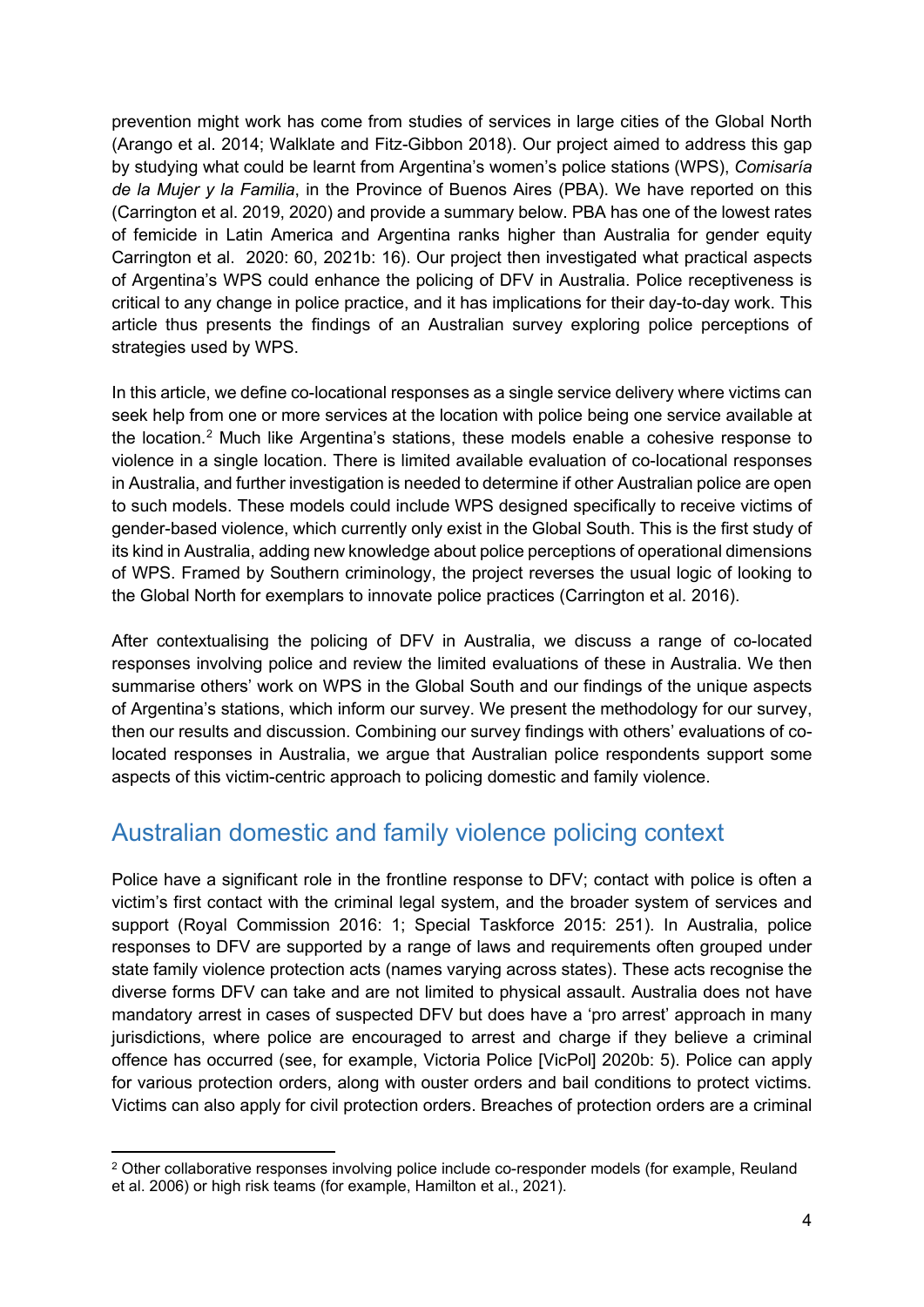offence (Stubbs and Wangmann 2017). Systems are enabled for police to make referrals to support services for victims, but this form of support connection has various levels of efficacy due to service caseloads, system information limitations, and victim service refusal (Diemer et al., 2017: 345; Queensland Police Service (QPS) 2021: 11). Regardless of policies, discretion largely informs the response an individual will receive when seeking police assistance amounting in the inconsistent, flawed and harmful experiences cited above. Death reviews and reports identified that positive and appropriate police responses may save lives (Domestic and Family Violence Death Review and Advisory Board 2017: 23; NSW Team 2019: 132-133; Special Taskforce 2015: 12).

DFV is a substantial portion of policing work with Australian frontline estimates reporting that DFV takes up 40%-70% of police on duty time (Garcia 2021; NSW Committee 2021; The Police Association of Victoria 2015). A single attendance averages 2.5-3 hours (Queensland Government Statistician's Office 2021), increasing to 3.5-4 hours including paperwork (The Police Association of Victoria 2015). DFV policing and legal reforms have expanded police role and responsibility increasing the time spent on each call out and resulting in significant triaging of call outs due to chronic understaffing (Queensland Government Statistician's Office 2021; The Police Association of Victoria 2015). There are specialist domestic violence units, teams or liaison officers in all jurisdictions, but these roles may be vastly understaffed (Carrington et al. 2021a: 24) with limited capacity to provide support to colleagues, let alone every person seeking help. High risk teams involving police, DFV workers, child protection agencies and services, mental health agencies, corrections, state housing agencies, and drug and alcohol services may collaborate for identified cases, but these are not the majority and not all high risk cases get recognised as such. Broadly, policing DFV involves police taking on a joint social work and police role, requiring victim support, conflict mediation, and conducting investigation (Maple and Kebbell 2020). Focusing on criminal legal outcomes can sideline the autonomy and safety of women (Seuffert and Mundy 2020), and harmful impacts of a limited criminal legal focus have been widely documented in Australia and beyond (see, for example, Douglas and Fitzgerald 2018; Gruba 2020; Nancarrow 2019).

A key context in policing DFV in Australia is the experiences of Indigenous women who are five times more likely to experience DFV, 32 times more likely to be hospitalised from that violence and twice as likely to be killed as the result of domestic homicide compared to non-Indigenous women (AIHW 2019: 10). Indigenous women have lower DFV reporting rates and are more likely to be misidentified as perpetrators (Douglas and Fitzgerald, 2018; Nancarrow, 2019). In the early days of settler colonisation, policing played a key role in the control and genocide of Indigenous people, and has shaped present-day relations (Asquith and Bartkowiak-Théron 2021; Owen 2016). The colonial context continues to shape policing and the defining features of genocide and structural racism remain; continued harm and overpolicing proliferate (Porter and Cunneen 2021). Given this, police presence is often not welcomed in discrete Indigenous communities, $3$  and police are often seen as symbols of white authority and oppression (Dwyer et al. 2021; Whellum et al. 2020). Indigenous people may view state sponsored order and justice as illegitimate and inappropriate (Gregoire and Porter 2021; Nancarrow 2019), and may have no interest in engaging state responses and risking

<span id="page-4-0"></span><sup>3</sup> Dwyer et al. (2021) state 'Discrete Indigenous communities are defined as areas "that are bounded geographical locations inhabited predominantly by Aboriginal and Torres Strait Islander people with housing or infrastructure owned or managed on a community basis"' (p. 221).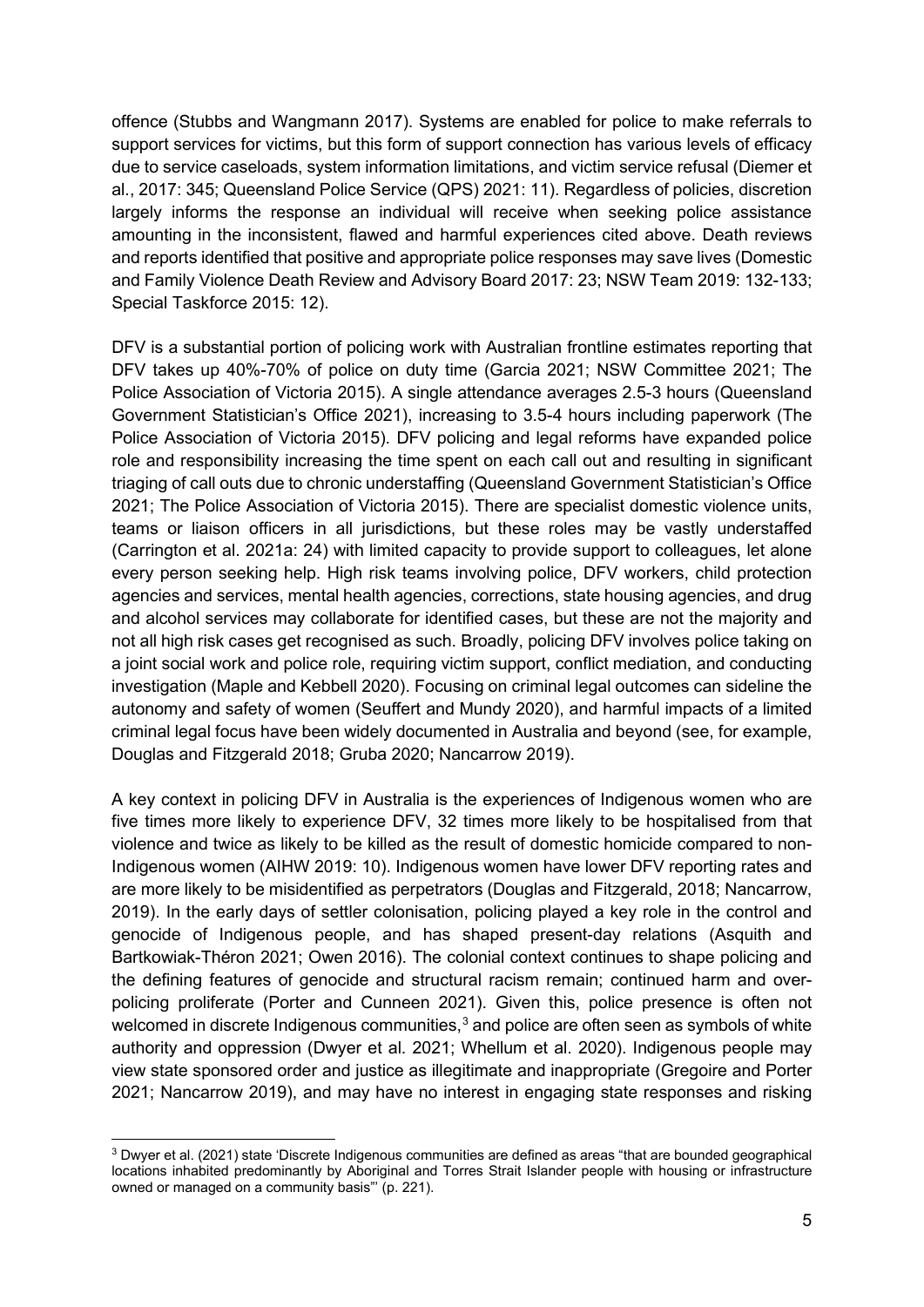further harm. These complexities are intensified as policing in discrete Indigenous communities dominantly involves outsiders who do not stay long and are 'not trained nor prepared for policing in these distinct contexts' (Dwyer et al., 2021: 210). In addition, the majority of police are not Indigenous (averaging 2%) (Australian Federal Police (AFP) 2020; Victoria Police (VicPol) 2020a; Western Australian (WA) Police Force 2020).

# Co-locational responses to domestic and family violence involving police

Dealing with vulnerability is core to policing work, rather than a rare and isolated and occurrence (Asquith and Bartkowiak-Théron 2021), and thus multidisciplinary service delivery is critical. Responding to DFV is not something police can do alone, and they acknowledge the need to work with relevant organisations and services to act effectively (Mundy and Seuffert 2021; QPS 2021; The Police Association of Victoria 2015). Cohesive multidisciplinary work is critical for victim-centric DFV response (Chung et al. 2018). Co-located responses are one multidisciplinary model to support victims and policing that has been trialled in Australia. These may take the form of one or many workers from one or several services based in police stations; or one or many services, including DFV police, based at a different location (for example, Mikakos 2018; Mundy and Seuffert 2021). Workers in these services usually provide crisis support, support in reporting to police, connect victims with external services, and help victims understand their legal options and the related steps.

Of the few co-located responses have been previously piloted in Australia, we draw on limited available evaluations to demonstrate the Australian police perspectives of these victim-centric multidisciplinary responses. These models are: a single victim-support project officer located in a police station, Tamworth, New South Wales (NSW) (Wangmann 2003 in Breckenridge et al. 2016); an entire support organisation located in a police station, Nowra, NSW (current) (Mundy and Seuffert 2021; Seuffert and Mundy 2020); and a multidisciplinary hub which includes several support and government services and police, Perth, Western Australia (O'Connor and Fisher 2005 in Breckenridge et al. 2016).

These evaluations reported a range of benefits from the police perspective. For police, collaborating with DFV and multidisciplinary workers aided the sharing of information, ideas, and resources. This introduced efficiency and increased accountability. Both police and multidisciplinary workers reported learning. The Tamworth trial found a more comprehensive understanding of DFV obtained for individual case records across 73% of cases (Wangmann 2003 in Breckenridge et al. 2016). Across the evaluations, officers appreciated access and support from support workers who had more experience providing emotional and service connection support.

Traditionally police have tended to think, this is policing, this is criminal justice, this is care bear stuff, this is for the social workers and the counsellors and all that kind of stuff and never the twain shall meet. … police don't have the expertise or the time or whatever. But the interface between those two roles needs to be amiable, not conflicted. (Police officer in Mundy and Seuffert 2021: 5)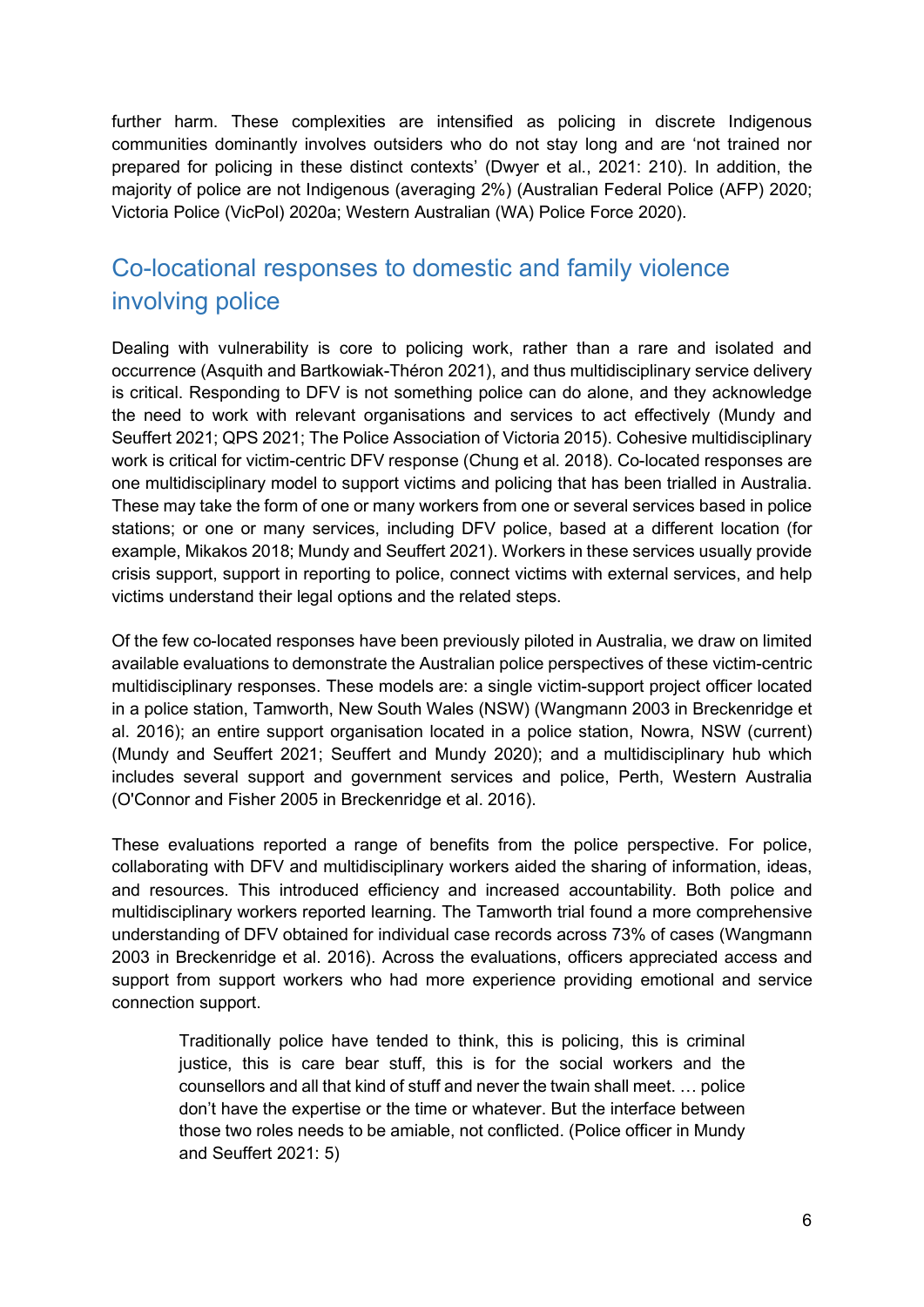Not having to spend the time on support amounted to improvements in the depth and quality of policing with police being able to devote time to cases, viewing DFV more holistically. Challenges included clashes of workplace cultures, lack of clarity around roles and authority, and hesitance to share information. However, evaluations also cite overcoming some of these early challenges.

Police legitimacy was discussed across evaluations, with police station-based models being inappropriate for groups who distrust police, such as Indigenous Australian women. This was an issue for all models with such cohorts being unlikely to engage with services that share locations with police.

Aboriginal women don't—there are just a lot of trust issues with police. They're scared that the police are involved so [state child welfare agency] are going to be involved and we've always said that it would hinder people attending. (DFV worker in Mundy and Seuffert 2021: 5)

However, improvements in knowledge, understanding, service delivery, investigation and accountability aided improvements in police legitimacy 'breaking down negative perceptions of police; add[ing] credibility to the police response; and it may assist Aboriginal and Torres Strait Islander women to contact police' (Wangmann 2003 in Breckenridge et al. 2016: 9). Generally, evaluations of sexual assault co-locational responses in Australia report similarly positive police experiences (for example, Darkwinkel 2014; Worth 2016).

Multidisciplinary Centres (MDCs) are one current holistic response in Victoria, Australia. Unfortunately, there is a lack of evaluation and scholarly literature on the three MDCs that include DFV. Royal Commission documents (for example, Barwon Area Integrated Family Violence Committee 2015; McWhirter 2015; Royal Commission 2016: 258) and other VicPol documents (for example, VicPol 2021) indicate that there is broad support from police and workers at the MDCs, and from police management. A Freedom of Information request to VicPol revealed that an extensive evaluation of MDCs is complete but yet to be reviewed by police leadership and stakeholders. It is unclear if findings of this evaluation will be made publicly available. In Queensland, single DFV workers located in police stations currently occurs in some regions (QPS 2021), and an evaluation for one of these stations is pending publication (Rodgers et al. forthcoming). Evidence from limited existing and former trials shows police support of for co-locational responses in the Australian context. Practice success in Australia supports the case for replication due to similar legal, cultural and organisational contexts across jurisdictions. Further investigation is needed to see if other Australian police are open to these and different forms of co-located response, such as WPS.

Beyond the police perspective and outside of these limited trials and models in place, the benefits of co-locational approaches have been recognised in Australia. The NSW Domestic Violence Death Review Team (NSW Team 2019) recommended that the issues with police responses when victims report to stations could be addressed, and responses generally enhanced, by the inclusion of DFV services at police stations. The NSW Parliament Select Committee into Coercive Control (2021) made a similar recommendation. Research by Women's Safety NSW (Foster et al. 2020) found that 98% of clients agreed that support workers should be co-located at stations to support those reporting to police.

Elsewhere, co-location has been found to be effective in improving DFV policing. A review from the United Kingdom reported that daily contact with police enabled DFV support workers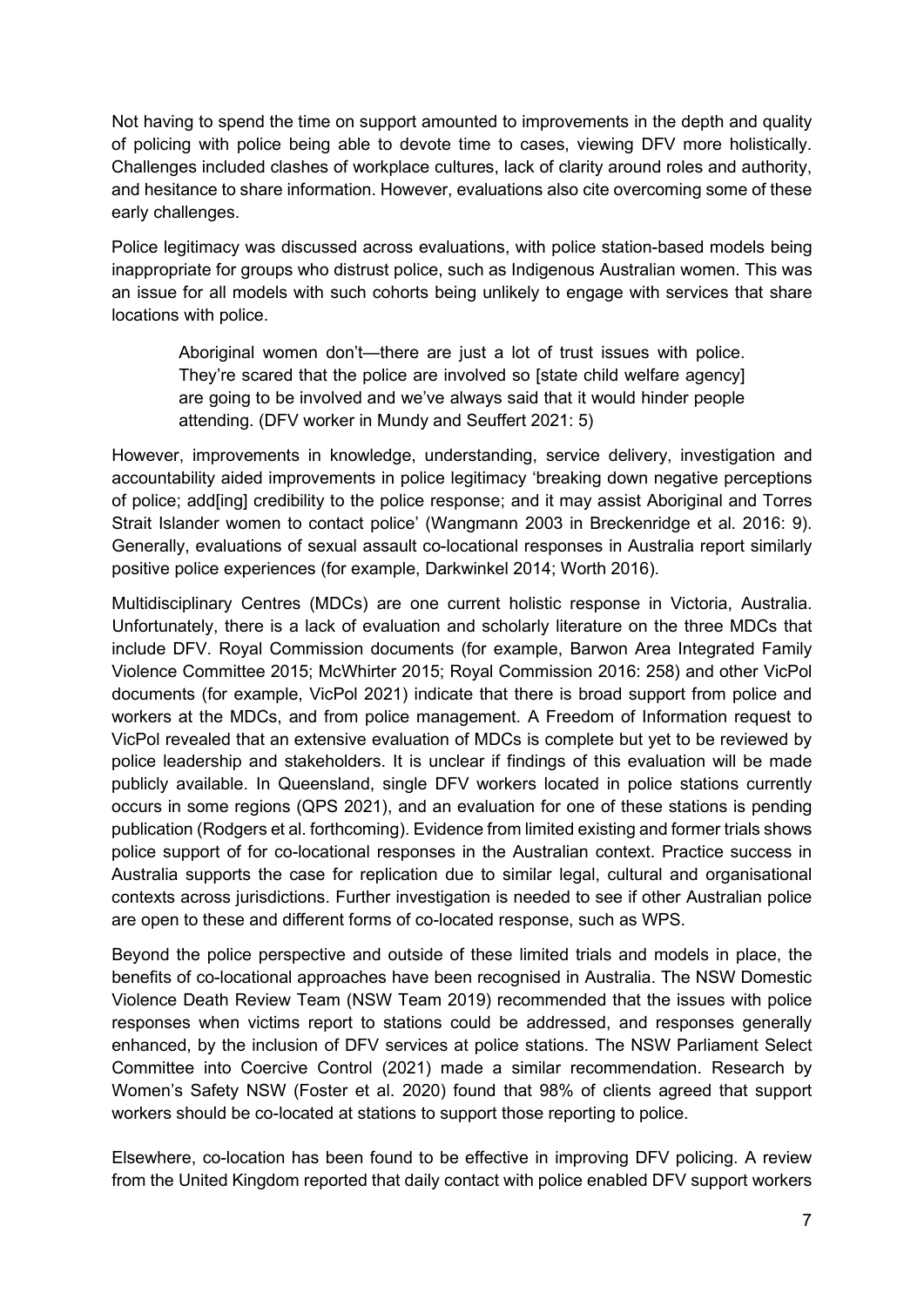to influence police understanding and practice long term (Coy and Kelly 2011: 17). In Canada, police reported that having staff to provide emotional support, information and advocacy freed up time for core policing and investigation (Eyre 2017). Police also welcomed the effective and timely communication benefits of co-location (Eyre 2017). In the United States, Women's Justice Centres are another co-locational response offering holistic services, including government services. However, they risk amplifying harm due to extensive US mandatory arrest and reporting requirements (Piehowski 2020). Emerging from the Global South, women's police stations are a unique form of co-locational response worthy of closer attention.

# Women's police stations

The first women's police station designed explicitly to respond to all types of gender-based violence emerged in São Paulo, Brazil, in 1985 (Hautzinger 2002). As WPS have been around for some time there is longitudinal data demonstrating their efficacy. A study in Brazil assessed shifts in female homicide rates in 2,074 municipalities from 2004-2009 (Perova and Reynolds 2017). Where WPS were present the female homicide rate dropped by 17% for all women, but for women aged 15-24 in metropolitan areas the reduction was 50% (or 5.57 deaths reduction per 100,000) (Perova and Reynolds 2017: 193-194). However, homicide reductions favoured white women (Arvate et al. 2021), pointing to broader structural and systemic issues impacting DFV experiences and access to justice.

In Peru, Kavanaugh et al. (2018) found a 7% decrease in incidence of intimate femicides in districts with a women's justice centre (in Peru, these are primarily staffed by women police officers and co-located with lawyers and medical staff). The largest decrease was for women aged 20-39 years old; this is particularly significant as 40% of reported cases were from women between 25-45 years (Kavanaugh et al. 2018). Natarajan and Babu (2020) examined the relationships between the presence of WPS in India, various crimes against women and the numbers of women police across India. They found a statistically significant decrease in dowry deaths (murders of women by partners or in-laws over dowry disputes) in locations with WPS. Growing research suggests WPS enhance willingness to report, preventing further harm (for example, Gomes and Avellaneda 2021; Hautzinger 2002; Jubb et al. 2010; Natarajan 2005; Pasinato 2016), while enhancing police legitimacy (Córdova and Kras 2020a). Their presence also promotes attitudes from men that condemn violence against women, potentially translating to further reduced violence (Córdova and Kras 2020b).

In Argentina, the first of these stations was established in the city of La Plata in 1988 (Carrington et al. 2020: 44-45). In 2018-2019, our team (see acknowledgements) conducted field research for three months interviewing 100 employees from 10 WPS located in different cities of the PBA across 2500 km. Argentina's stations offer aspects that could enhance the policing of DFV in Australia, and we investigate Australian police perceptions of these features in our survey. For context, we overview these stations. We found that these stations approach the policing and prevention of gender-based violence in three main ways. Focusing on the tertiary and secondary prevention of gender-based violence: they work with victims and perpetrators to prevent re-victimisation and offer an emergency response; and work through local boards with other municipal and provincial agencies, such as gender policy units, to identify and prevent high risk cases from ending in femicide. They also pursue a primary prevention strategy through the large-scale educative influence of their community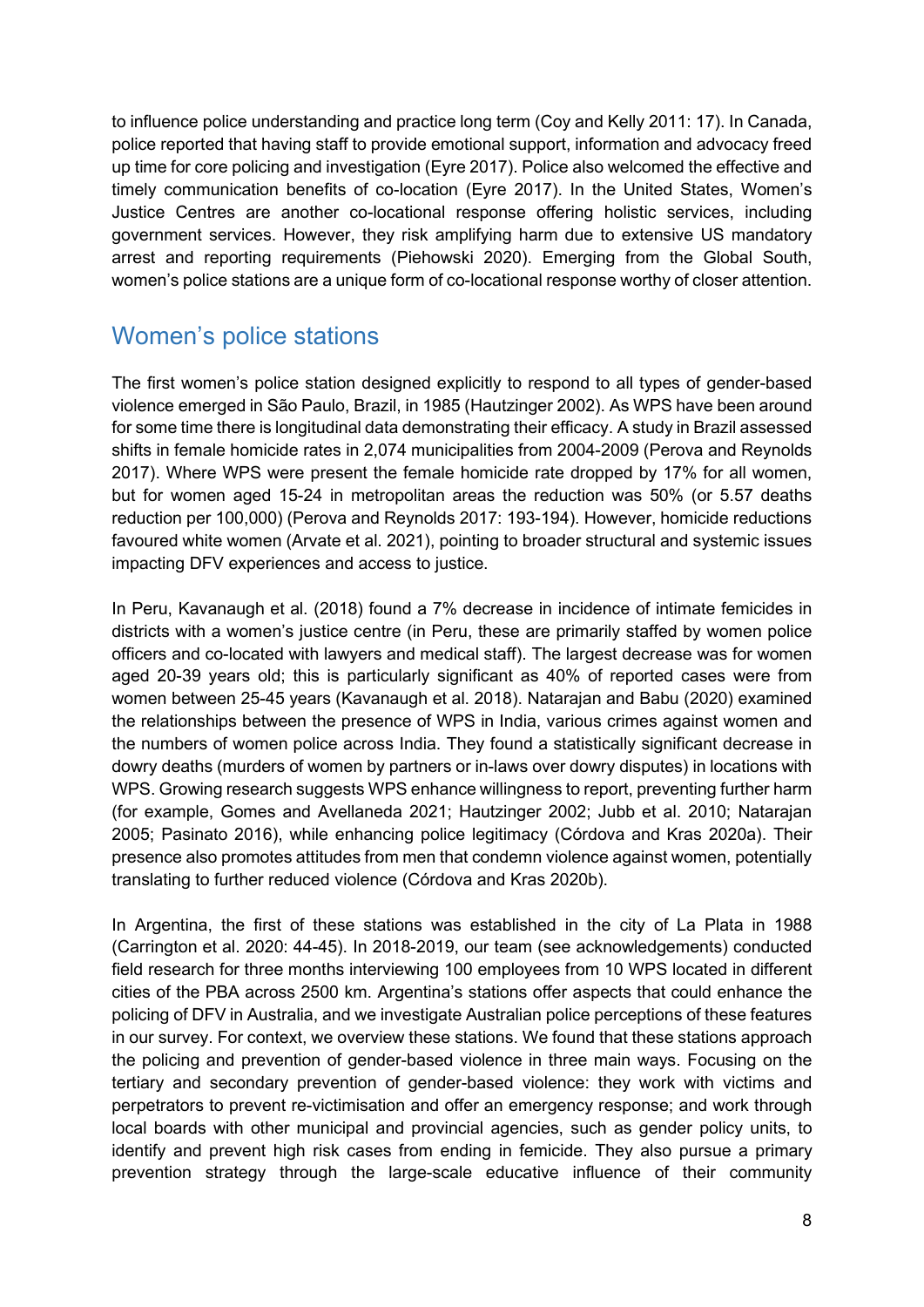engagement activities, which challenge the norms that sustain violence against women (Carrington et al. 2020). The stations provide a family friendly welcoming environment, differing from the sparse and sterile environment of a traditional police station (see [Images 1-](#page-19-0) [4\)](#page-19-0). Limitations stem from shortages of human and material resources.

Argentina's stations feature elements not present in Brazil and provide interesting possibilities to prevent and respond to gender-based violence. While police in Argentina's stations conduct investigations, process domestic violence cases and restraining orders, this comprises only around a third of their work; unlike the police at the stations in Brazil that are completely devoted to this task. In Brazil, multidisciplinary teams and support services are not legislated and are less successfully implemented (da Silva and Bini 2021; Souza and Faria 2017). Argentina's primary prevention work undertaken by police and the work of support staff with perpetrators are also unique factors.

Figures for the end of 2018 show 128 stand-alone stations in the PBA and 16 offices located within existing government departments. At this time, they employed 2300 officers working alongside multidisciplinary team members and responding to around 250,000 complaints of DFV per year. Since 2006, officers at Argentina's stations are not limited to women, and men now comprise around 10% of police in these specialist stations. However, everyone who works at the station must have specialist training and operate from a gender perspective that views DFV as a cycle. Women's police stations provide one way to ensure holistic and effective policing of DFV while minimising some of the harms of criminalisation, such as the removal of the victim's agency.

### **Methodology**

In the context of the unique elements of Argentina's stations in responding to preventing gender-based violence, evidence showing the success of Brazil's stations, and the chronic failings of current Australian police responses to DFV, we wanted to know which elements of Argentina's stations could enhance the policing of DFV in Australia. We undertook a Qualtrics survey to seek the informed views of key stakeholders in the Australian DFV sector, and used a purposive sampling strategy to recruit information-rich respondents. All eight of Australia's state and territory police services were formally approached to participate. Only three were successful: Tasmania Police, WA Police Force, and Australian Capital Territory (ACT) Policing. Email invitations were distributed to police officers in these states, non-governmental organisations, researchers, and 85 government-funded peak bodies and agencies in sexual violence and DFV across Australia. The sexual violence sector was included as often organisations respond to both forms of violence, and DFV can include sexual violence. Police contacts distributed the survey email invitation and link to officers in DFV units, teams and liaison officers with the survey intake information targeting those 'in the violence prevention and/or intervention sector'. Email invitations included a link to share the survey with others, thus police may have received and undertaken the survey without being officers in DFV units, teams or liaison officers. The survey was open from 12 March to 26 October, 2019. A total of 344 participants completed the survey, but responses were excluded if incomplete. Thus 277 participants were included in the analysis. The original empirical data for this article focuses on the 78 respondents who identified their vocation as a 'Police Officer'. The average survey duration for police respondents was 9 minutes and 47 seconds.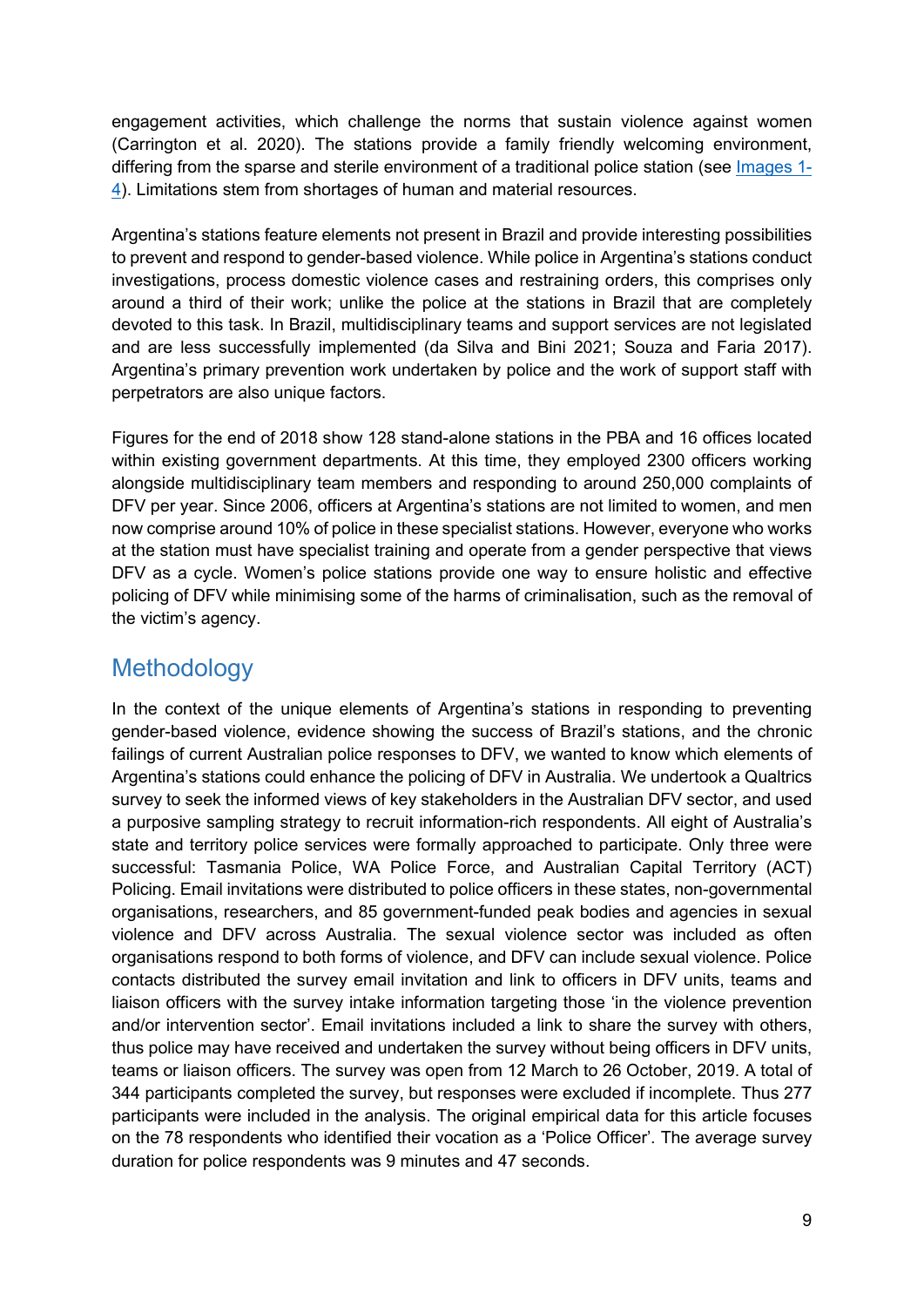Respondents were asked their socio-demographics, then a series of questions about their work, research and specialist training. The term 'gender violence' was used throughout survey questions, but most station aspects and qualitative responses reflect a DFV focus. Key questions asked respondents: which aspects of Argentina's stations could improve how Australian police stations respond to victims of gender violence; perceptions about how police should ideally respond to victims of gender violence; and opinions on appropriate staffing for WPS in Indigenous communities. The survey concluded by asking respondents an openended question on ideas about how to prevent gender violence, resulting in 133 responses (18 from police officers).

Descriptive statistics were calculated using Excel. Given the gendered nature of policing (male dominated) and DFV (majority women victims with male offenders), we conducted statistical tests of group difference to identify statistically significant differences between responses from male and female police. The tests conducted were Chi squares, with Bonferroni correction where multiple tests were undertaken, to control for type I error rates. Statistical tests of group difference were also conducted comparing Police to Workforce cohorts. These demonstrate differences and similarities between the groups and highlight the sometimes unique nature of police responses. A number of statistical tests were unable to be undertaken for the second and third key question due to lack of response and low cell counts.

Qualitative data was thematically coded by one author using NVivo. One author cross-checked the emerging thematic framework and provided feedback to aid development. Themes were identified through inductive coding, typical of exploratory qualitative research seeking to discover new theories, concepts or modes of interpretation (Silverman 2011), and deductive coding informed by our expertise on the subject. The automatic counting tools in NVivo were then used to tally the most common themes.

#### Respondent socio-demographics

Of the 78 police respondents, 53.8% were Male (*n=*42) and 46.2% (*n=*36) Female (see Table 1). As women represent on average around 30% of sworn officers in Australian state police services, responses from women police officers were over-represented (see Carrington et al. 2019 for figures by jurisdiction). This proportion is not unexpected in the context of DFV specialism. Of these police respondents, 2.6% (*n=*2) were Aboriginal and/or Torres Strait Islander. This figure is representative of the reported 2% average of Aboriginal and/or Torres Strait Islander sworn officers in ACT, Victoria and WA (AFP 2020; VicPol 2020a; WA Police Force 2020). The representativeness of the police respondent's geographic location mostly aligns with the jurisdictions where the state police services agreed to participate. Duration of time as a police officer was prominent at both ends of the spectrum with equal numbers of respondents in the highest and lowest range (*n*=20 0-3 years, 15+ years). Overall, respondents were located at the lower end of work experience with 57% (*n*=44) between 0-8 years. While this cohort may be naïve about many aspects of DFV, in some ways this is an ideal cohort as frontline officers deal with the bulk of DFV cases and their receptiveness is critical for success in practice implementation.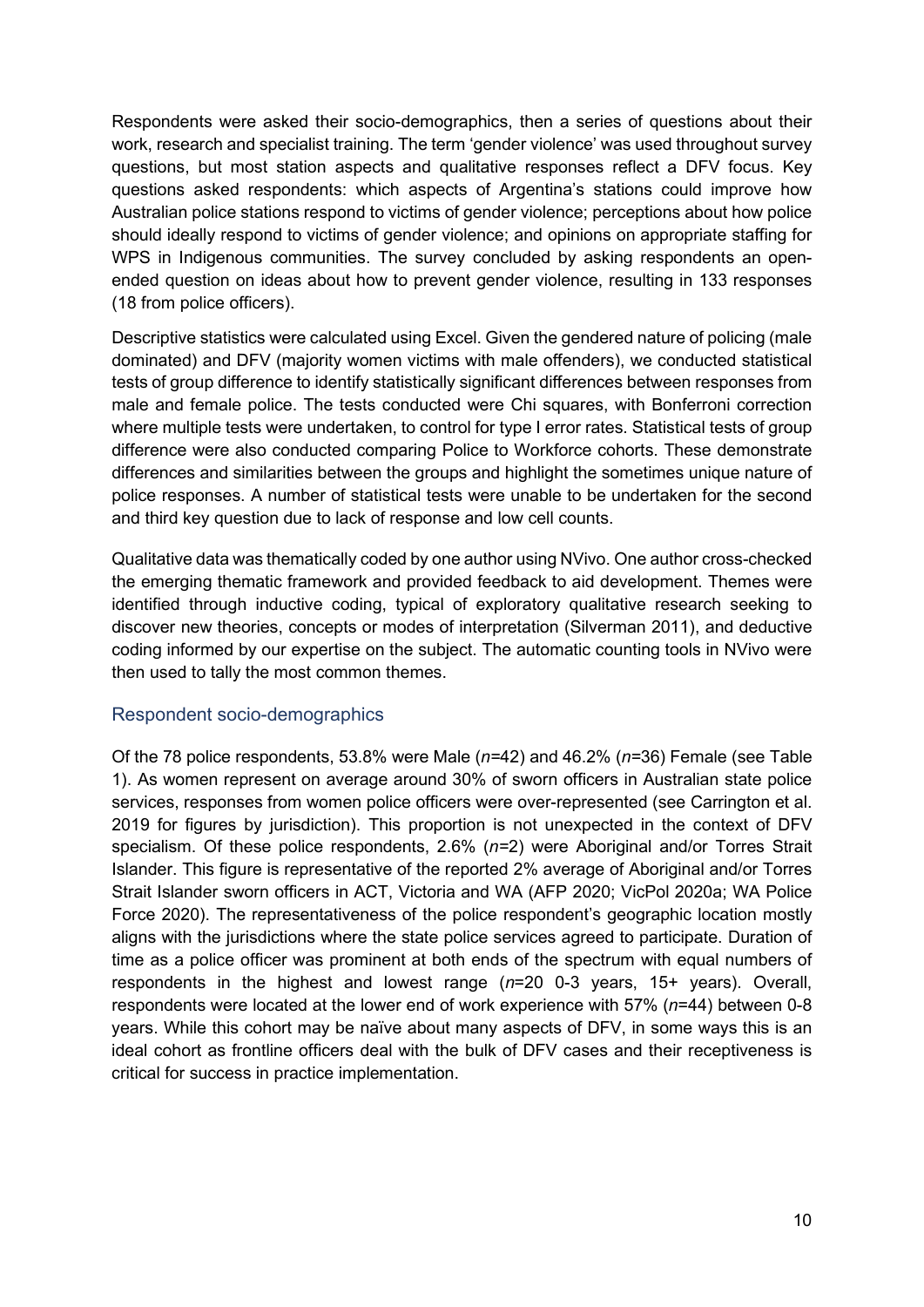Table 1 Socio-demographics of the Workforce survey compared to Australian Census (*n*=277)

|                                                                | <b>Police Officers</b> |       | Remaining      |           | <b>ABS</b> Data |  |  |
|----------------------------------------------------------------|------------------------|-------|----------------|-----------|-----------------|--|--|
|                                                                |                        |       |                | Workforce | June 2019       |  |  |
| Demographics                                                   | n                      | $\%$  | n              | $\%$      | $\frac{0}{0}$   |  |  |
| Total                                                          | 78                     | 28.2% | 199            | 71.8%     | 25,364,307      |  |  |
| <b>Gender</b>                                                  |                        |       |                |           |                 |  |  |
| Male                                                           | 42                     | 53.8% | 23             | 11.6%     | 49.6%           |  |  |
| Female                                                         | 36                     | 46.2% | 175            | 87.9%     | 50.4%           |  |  |
| Other                                                          | 0                      | 0%    | 1              | 0.5%      | N/A             |  |  |
| Aboriginal and/or Torres Strait Islander background<br>798,365 |                        |       |                |           |                 |  |  |
| Yes                                                            | $\overline{2}$         | 2.6%  | 9              | 4.5%      | 3.1%            |  |  |
| No                                                             | 76                     | 97.4% | 190            | 95.5%     |                 |  |  |
| <b>Australian Residence</b>                                    |                        |       |                |           |                 |  |  |
| Western Australia                                              | 36                     | 46.2% | 17             | 8.5%      | 10.3%           |  |  |
| <b>Australian Capital Territory</b>                            | 25                     | 32.1% | 6              | 3.0%      | 1.7%            |  |  |
| <b>New South Wales</b>                                         | 5                      | 6.4%  | 52             | 26.1%     | 31.9%           |  |  |
| Tasmania                                                       | 5                      | 6.4%  | $\overline{7}$ | 3.5%      | 2.1%            |  |  |
| Northern Territory                                             | 4                      | 5.1%  | 12             | 6.0%      | 1.0%            |  |  |
| Queensland                                                     | $\overline{2}$         | 2.6%  | 80             | 40.2%     | 20.1%           |  |  |
| South Australia                                                | 1                      | 1.3%  | $\overline{2}$ | 1.0%      | 6.9%            |  |  |
| Victoria                                                       | 0                      | 0.0%  | 23             | 11.6%     | 26.0%           |  |  |
| Age Group (years)                                              |                        |       |                |           |                 |  |  |
| 18-30                                                          | 11                     | 14.1% | 22             | 11.1%     | 18.5%           |  |  |
| $31 - 40$                                                      | 20                     | 25.6% | 39             | 19.6%     | 14.3%           |  |  |
| 41-50                                                          | 29                     | 37.2% | 54             | 27.1%     | 12.9%           |  |  |
| 51-60                                                          | 18                     | 23.1% | 51             | 25.6%     | 12.0%           |  |  |
| 61-70                                                          | 0                      | 0%    | 28             | 14.1%     | 10.0%           |  |  |
| $70+$                                                          | $\mathbf{0}$           | 0%    | 5              | 2.5%      | 10.2%           |  |  |
| Years in this or similar role                                  |                        |       |                |           |                 |  |  |
| 0-3 years                                                      | 20                     | 26%   | 26             | 33%       |                 |  |  |
| 3-5 years                                                      | 10                     | 13%   | 18             | 23%       |                 |  |  |
| 6-8 years                                                      | 14                     | 18%   | 16             | 21%       |                 |  |  |
| 9-11 years                                                     | $\overline{7}$         | 9%    | 8              | 10%       |                 |  |  |
| 12-15 years                                                    | $\overline{7}$         | 9%    | $\overline{7}$ | 9%        |                 |  |  |
| $15+$ years                                                    | 20                     | 26%   | 29             | 37%       |                 |  |  |
|                                                                |                        |       |                |           |                 |  |  |

Source: (ABS 2019)

# **Results**

#### Women's police stations and improving Australian responses

The first key question asked respondents 'In your opinion, which aspects of women's police stations could improve how Australian police stations respond to victims of gender violence?' There were 12 aspects provided, based on our findings about WPS in Argentina, and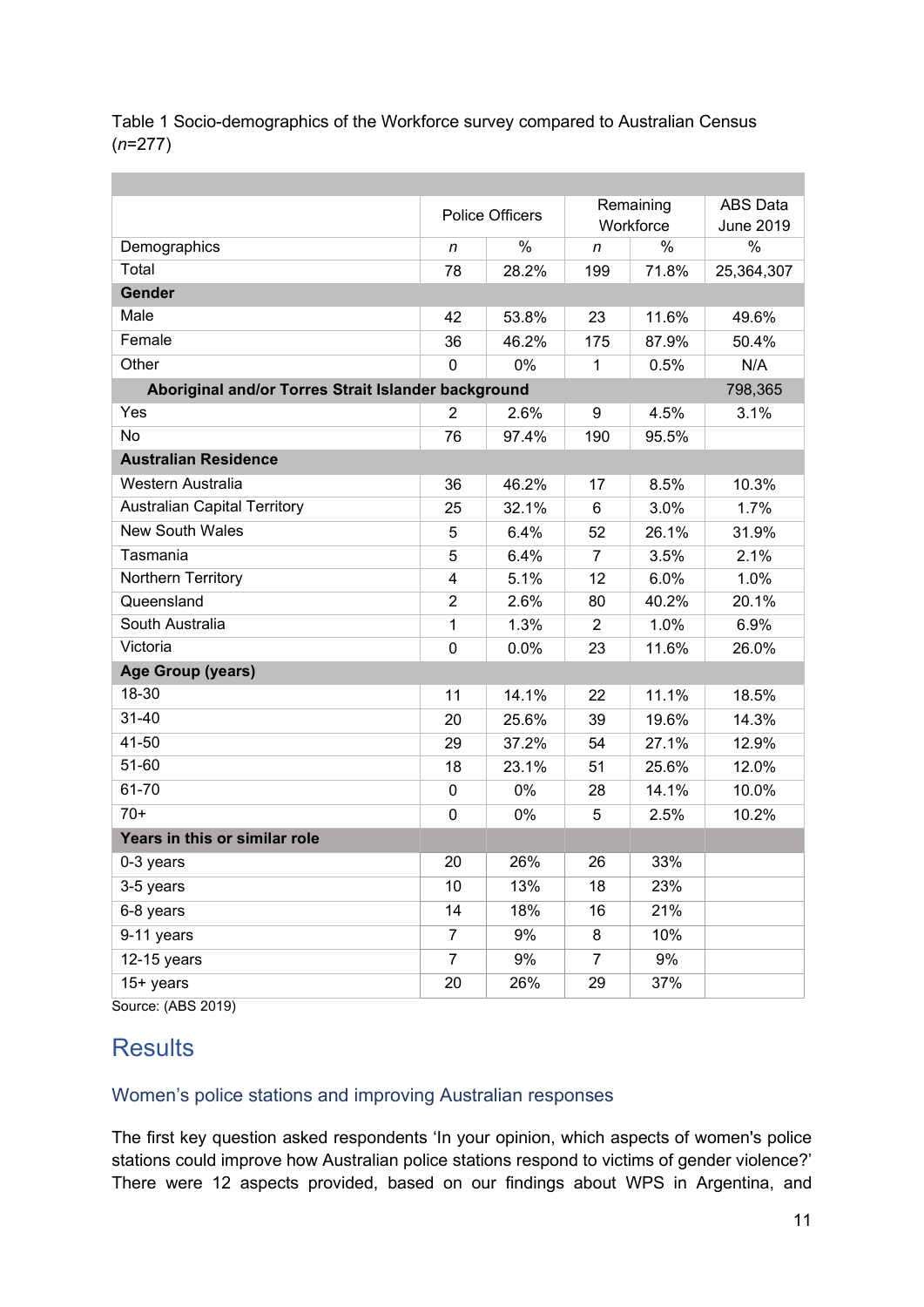respondents were able to choose more than one response. More than 50% of police selected nine of the aspects (Figure 4). The most endorsed aspect by police respondents was for police stations to work in multidisciplinary teams with lawyers, counsellors and social workers (7[4](#page-11-0)%,<sup>4</sup>) *n=*58). Statistically significant differences were found between police and the remaining cohort for the majority (9 of 12) of the aspects. Values are reported in Table 2.



Figure 4 Which of the following aspects of women's police stations could improve how Australian police stations respond to victims of gender violence? (Police responses compared to remaining Workforce)

#### Table 2 Statistical significance between cohorts for station aspects

| <b>Station aspect</b>                                                                                | Chi<br>square | df           | p value  | <b>Bonferroni</b><br>correction,<br>significant<br>at .006 |
|------------------------------------------------------------------------------------------------------|---------------|--------------|----------|------------------------------------------------------------|
| Police Stations that work from a gender perspective                                                  | 93.0076       | 1            | 0.00001  | <b>ves</b>                                                 |
| Police Stations staffed predominantly by female police<br>officers                                   | 60.2236       | 1            | 0.00001  | yes                                                        |
| Police stations that operate from houses in the suburbs                                              | 24.4636       | 1            | 0.00001  | ves                                                        |
| Police Stations that carry out violence prevention work in the<br>local community                    | 29.1893       | 1            | 0.00001  | yes                                                        |
| Police Stations that collaborate with local agencies to<br>prevent gender violence                   | 27.0371       | 1            | 0.00001  | yes                                                        |
| Police Stations specifically designed to receive victims                                             | 22.8987       | $\mathbf{1}$ | 0.00001  | <b>ves</b>                                                 |
| Police Stations that provide child care and a space for<br>children                                  | 22.8987       | 1            | 0.00001  | yes                                                        |
| Police Stations that provide emergency support to victims of<br>violence                             | 15.7266       | 1            | 0.000073 | yes                                                        |
| Police Stations that work in multidisciplinary teams with<br>lawyers, counsellors and social workers | 12.9095       | 1            | 0.000327 | yes                                                        |

<span id="page-11-0"></span><sup>4</sup> Percentages are rounded to the nearest whole number.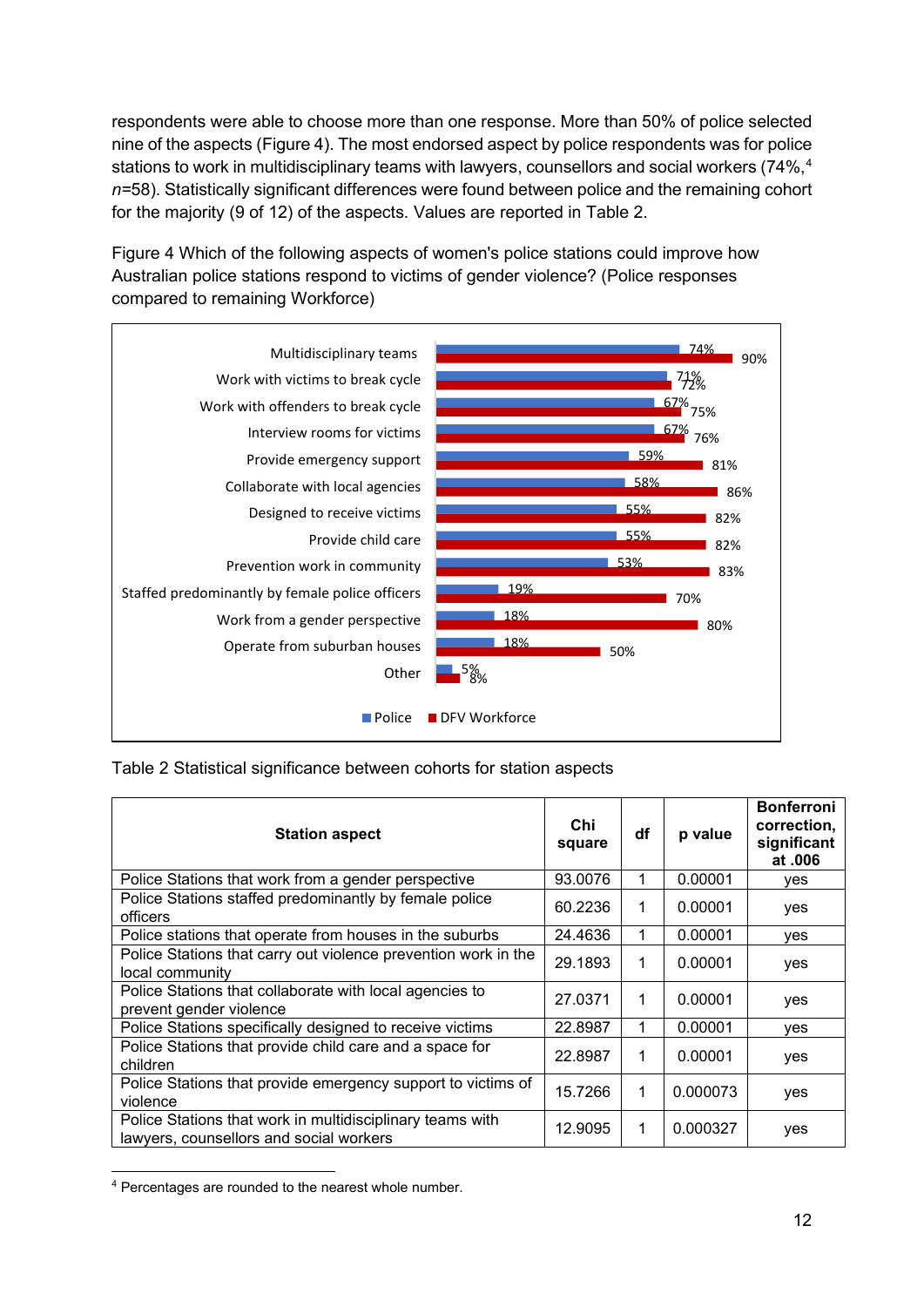#### Ideal police responses to victims of gender-based violence

The second key question asked 'Ideally, how should police respond to victims of gender violence?' These ideals were based on the operational protocols of WPS in Argentina that we identified (Carrington et al. 2019). Seven statements were provided:

- Show empathy and respect for victims
- Listen to victim's stories without judging
- Empower victims to leave a violent partner
- Help victims remove offender from home
- Support repeat victims who stay in violent relationships
- Work from a gender perspective that understands domestic violence is a cycle
- Allow victims to choose a female police officer

Respondents were able to select their level of agreement to each statement. Answers were measured using a 5-point Likert scale, ranging from Strongly Agree to Strongly Disagree. Respondent numbers ranged between 76-77 to each statement, from 78 respondents.

From the police respondents who answered this question, there was unanimous agreement (Strongly Agree/Agree) that police ideally should respond to victims of gender violence by showing empathy and respect for victims (Figure 5). That police should work from a gender perspective received 81% (*n=*63) Strongly Agree/Agree. Police respondents were least favourably disposed to allowing victims of male violence to choose a female police officer to receive their complaint (55%, *n=*43), with one quarter disagreeing/strongly disagreeing (27%, *n=*21) to this statement. We discuss the level of agreement on these two aspects in our analysis, and discuss statistically significant differences within or among the cohorts below.



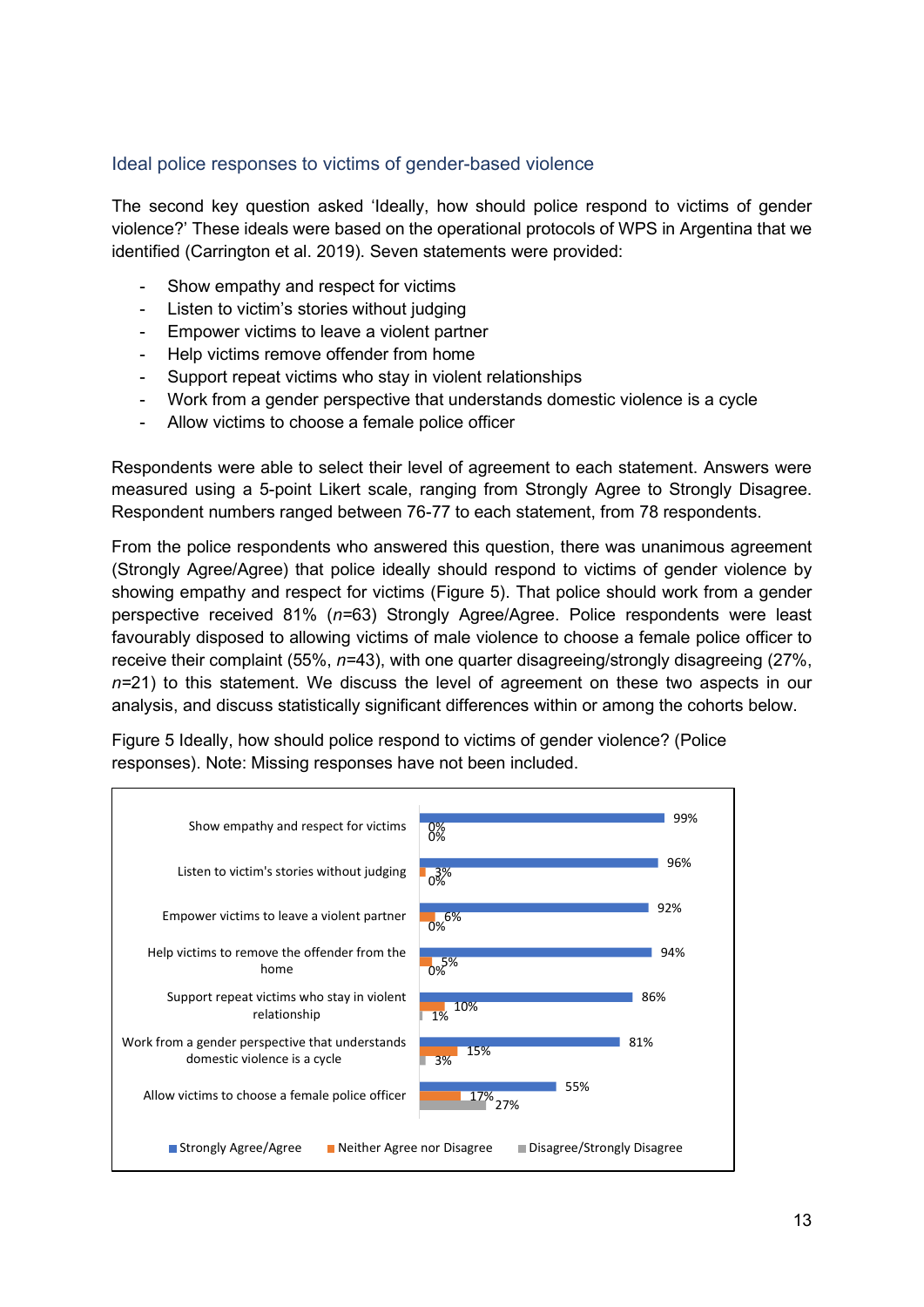#### Staffing of women's police stations in Indigenous communities

The survey asked respondents: 'Compared to traditional policing models, do you think that women's police stations would respond better to gender violence in Indigenous communities in Australia?' Four options were provided: 1) If they only employed Indigenous women; 2) If they employed Indigenous men and women; 3) If they employed teams of Indigenous and non-Indigenous staff; and 4) If they employed no Indigenous staff (see, Figure 6). Answers were measured using a 5-point Likert scale, ranging from Strongly Agree to Strongly Disagree. Participation varied for this question. We discuss any statistically significant differences within or among the cohorts below.

Figure 6 Compared to traditional policing models, do you think that women's police stations would respond better to gender violence in Indigenous communities in Australia? (Police responses)



#### Suggestions for gender-based violence prevention

Respondents were asked 'Do you have any other ideas about how to prevent gender-based violence in Australia?' This question was consistently interpreted to refer to primary, secondary and tertiary prevention. Of the 133 responses, 18 police (14%) responded to this question. Single responses featured ideas that fit across different codes, resulting in 44 coded responses for this cohort across 17 not mutually exclusive codes. Common themes are shown in Table 3. Qualitative responses align with aspects of the quantitative results and provide insight into these. Given the male and non-Indigenous status of majority of the respondents, and the gendered and racialised experiences of DFV, we note the gender and Indigeneity of the respondents after the quotes with the following codes:

- $M = male$
- $F =$  female
- I = Indigenous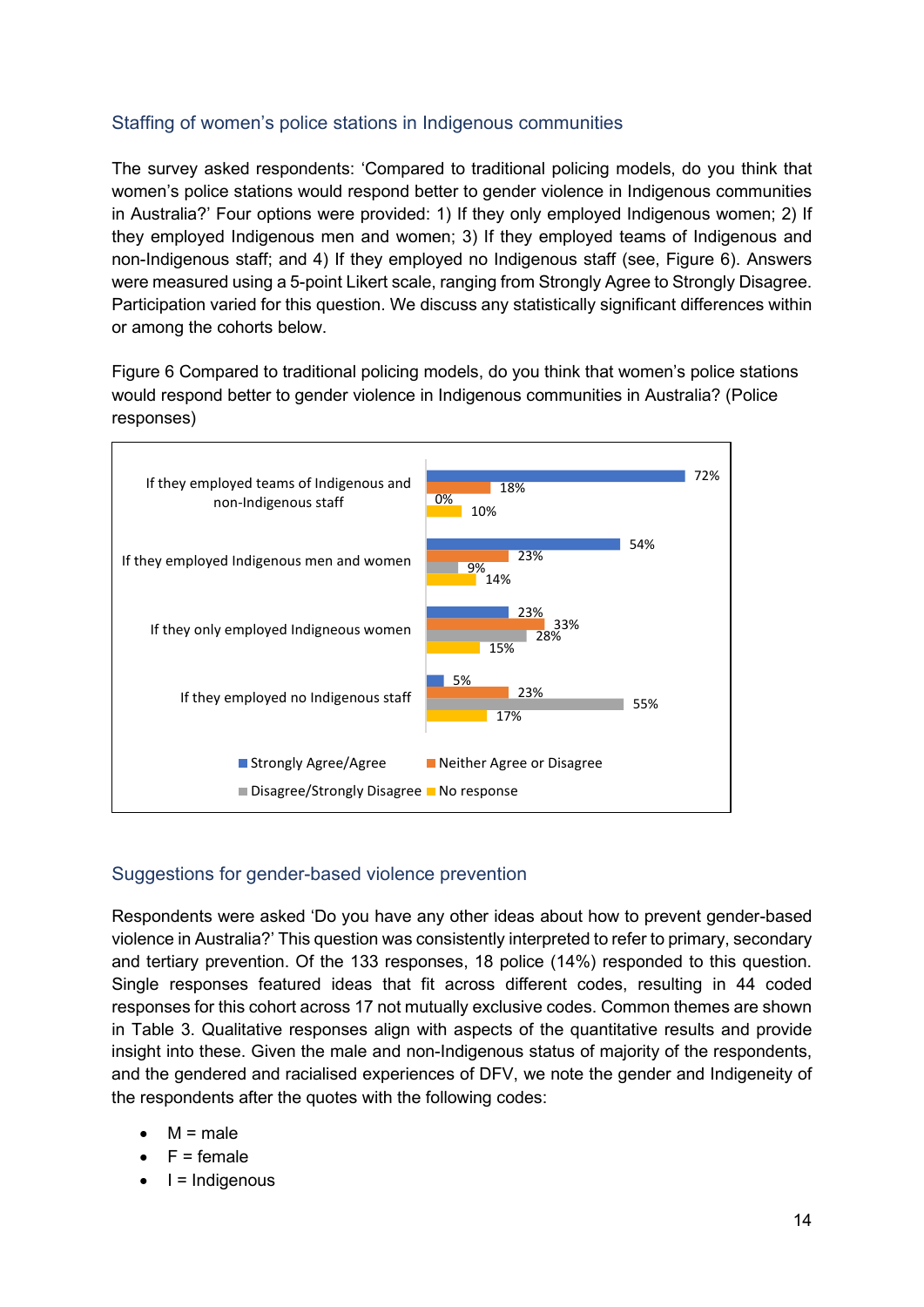#### $\bullet$  NI = non-Indigenous

Table 3 Do you have any other ideas about how to prevent gender-based violence in Australia? Coded themes from police and remaining Workforce respondents.

|                                                           | <b>Police Workforce</b> |                         | Remaining<br>Workforce* |                         |
|-----------------------------------------------------------|-------------------------|-------------------------|-------------------------|-------------------------|
| <b>Themes</b>                                             | Coded<br>responses      | % of coded<br>responses | Coded<br>responses      | % of coded<br>responses |
| Total                                                     | 44                      | 100%                    | 393                     | 100%                    |
| <b>Primary Prevention-Education</b>                       | 6                       | 14%                     | 37                      | 9%                      |
| <b>Collaborative Response</b>                             | 6                       | 14%                     | 29                      | 7%                      |
| <b>Tertiary Prevention-Offender</b><br><b>Services</b>    | 5                       | 11%                     | 17                      | 4%                      |
| Legal Response-Offender<br>Programs                       | 5                       | 11%                     | 13                      | 3%                      |
| Feedback on women's police<br>stations                    | 4                       | 9%                      | 17                      | 4%                      |
| <b>Barriers</b>                                           | 3                       | 7%                      | 4                       | 1%                      |
| Legal Response-Law                                        | 3                       | 7%                      | $\mathbf 1$             | 0.3%                    |
| Provision of Support-Longer<br>Term                       | $\overline{2}$          | 5%                      | 14                      | 6%                      |
| Targeted responses -Rural,<br>Regional, Remote            | $\overline{2}$          | 5%                      | $\mathbf 1$             | 0.3%                    |
| Police Responses                                          | $\mathbf{1}$            | 2%                      | 13                      | 3%                      |
| Police Training                                           | 1                       | 2%                      | 13                      | 3%                      |
| Legal Response-Systems                                    | 1                       | 2%                      | 9                       | 2%                      |
| Feedback on Survey                                        | 1                       | 2%                      | 9                       | 2%                      |
| Provision of Support-Children                             | 1                       | 2%                      | 5                       | 1%                      |
| Responses External to the<br><b>Criminal Legal System</b> | $\mathbf{1}$            | 2%                      | 4                       | 1%                      |
| Appropriate Staff                                         | 1                       | 2%                      | $\overline{2}$          | 0.5%                    |
| Provision of Support-Family                               | 1                       | 2%                      | $\overline{2}$          | 0.5%                    |

\*Themes that received zero response from police are not included here, thus numbers shown for total remaining Workforce does not equal 393.

Most qualitative responses referred to secondary and tertiary prevention. This is the main context in which police operate and this is where our interest resides. Unsurprisingly, given the topic of the survey, prevention suggestions were commonly coded as Collaborative (14%). These suggestions refer to a DFV response involving multiple organisations and systems. Examples include:

The first change I would like to see is having a central location for Family Violence Police, Victim support, Court support liaison, Emergency accommodation services etc. to work out of so that the organisations can work collaboratively. I believe that this would not only make it easier for the organisations working together but also simplify the process for the victims who are engaging in these services. (F, NI)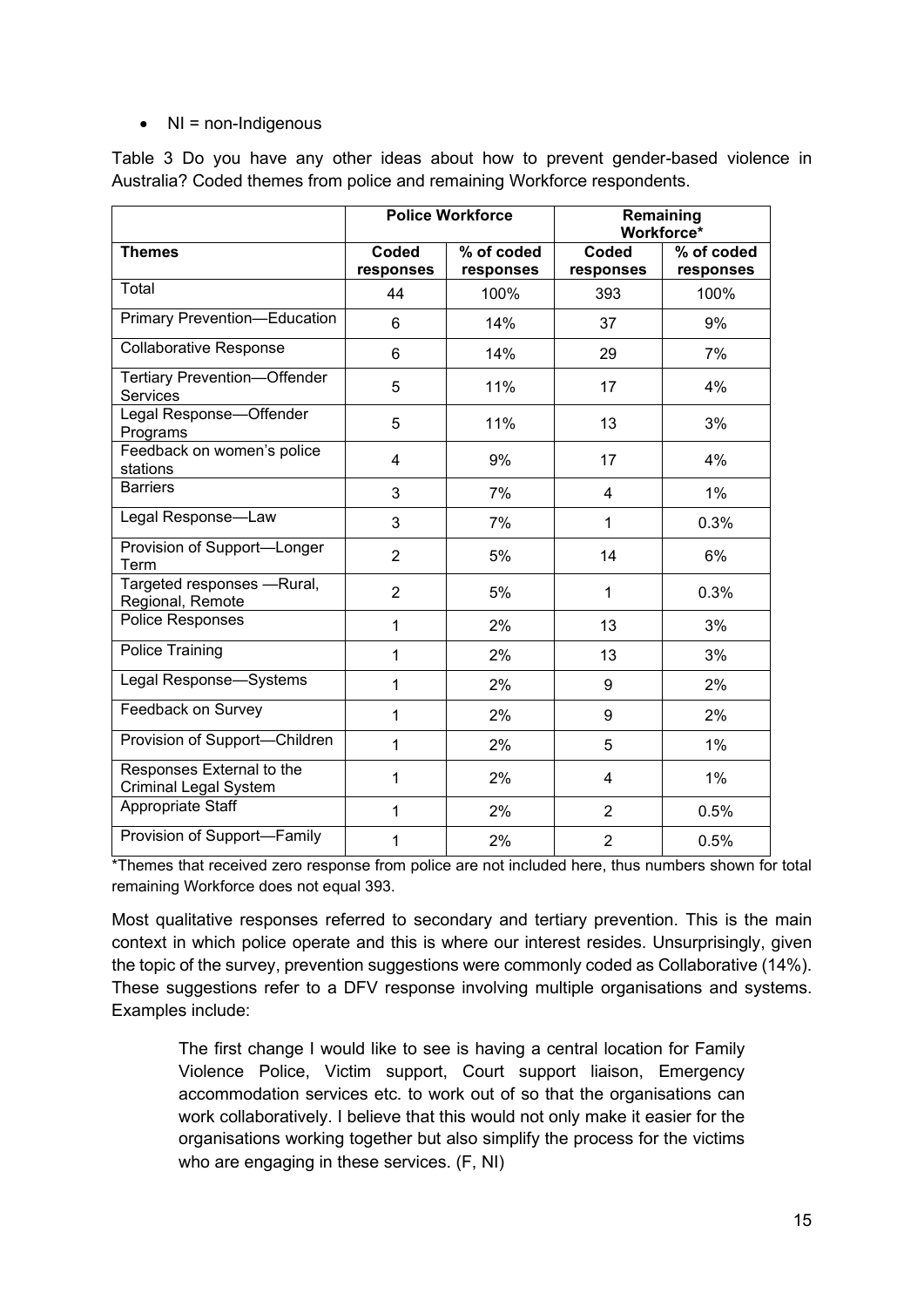Violence is just not a Policing problem and we can't arrest our way through it without other agencies stepping up to the challenge. (M, NI)

Police officers need specialised training and [to] work collaboratively from a multi agency approach. (F, NI)

This supports quantitative findings with police supporting stations that included multidisciplinary teams (75%, *n*=58).

Other types of responses that police commonly thought could help prevent gender-based violence included Offender programs (11%) and Law (7%). Regarding Offender programs, respondents stated:

There is an urgent need for more perpetrator engagement programs that are better staffed and more accessible. (F, NI)

Gender Violence cannot be totally eradicated however it can decline through ongoing support, education programs and greater perpetrator engagement, requiring perpetrators to undergo programs to modify their behaviour. (M, NI)

This was supported by quantitative responses with 62% of police respondents selecting that working with offenders to break the cycle of violence was an aspect that could improve Australian police responses. A statistically significant gender difference  $(\chi^2(1)=5.08$ ,p=.024) was found among police respondents for this aspect, with 50% male respondents and 70% of female respondents in support. Offender Programs was a less common response from the remaining Workforce cohort (3% v 11%), yet was also supported by this group in the question about aspects of stations with 75%. Law, however, was quite low for the Workforce cohort (0.3%).

Qualitative responses from police also featured comments about the notion of WPS (9%), particularly the gendered and Indigenous staffing element.

It is not the gender/ethnicity of a person that makes the difference, it is the person who has the character, understanding and willingness to work in a difficult work environment. (M, NI)

Gender, culture or skin colour is not a strong indicator of performance but rather an identity trait. (M, NI)

All comments in relation to women staff were made by male respondents and any comments of this sort were not present in responses from the remaining Workforce cohort. Caution from police around the perceived gender segregation element was strongly evident in the data, with only 19% (*n*=15) supportive of the idea of stations staffed predominantly by female police officers, a highly statistically significant difference ( $\chi^2(1)$ =60.2236, p=0.00001) between police and the Workforce cohort. There was also a statistically significant gender difference  $(\chi^2(1)=4.07, p=.044)$  on the provision of emergency support to victims, with more female officers being in support of this.

The differences between the police respondents and remaining Workforce cohort on questions of gender is notable. In response to the second key question, just over half (55%, *n*=43) of police respondents Strongly Agreed or Agreed with the option of allowing victims of male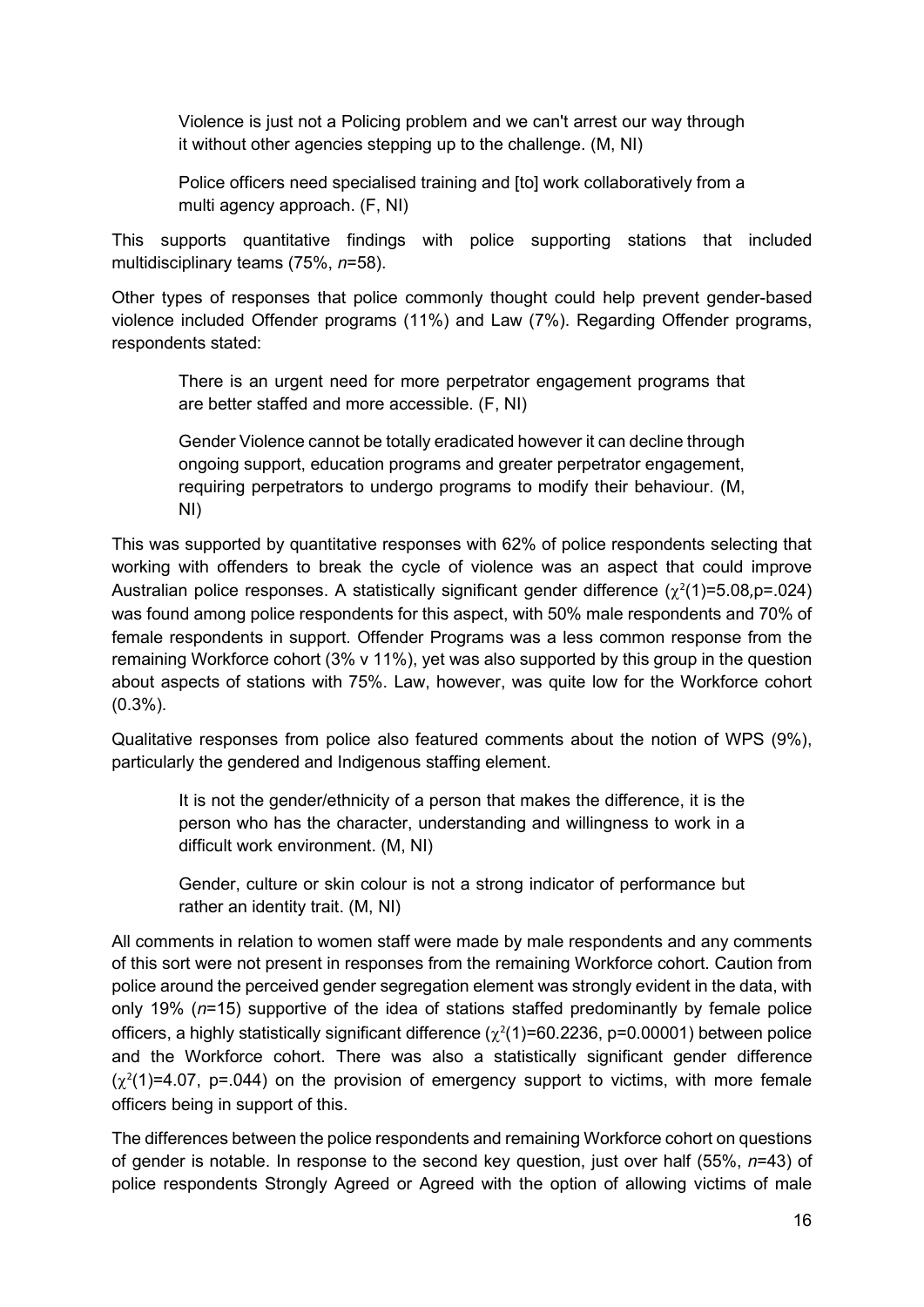violence to choose a female police officer to receive their complaint compared to 86% (*n*=172) of the remaining Workforce  $(\chi^2(1)=45.184, p=<0.00001)$ . Caution around the perceived gender segregated aspect was also evident in other quantitative responses, with police generally not supportive of stations working from a gender perspective (19%, n=15) compared to 80% from the remaining Workforce cohort  $(\chi^2(1)=93.0076, p=0.00001)$  (Figure 4). This is particularly striking because, in response to the second key question, 81% (*n*=63) of police respondents Strongly Agreed or Agreed that police should work from a gender perspective that understands domestic violence is a cycle (Figure 5). Similar disparities were present for the remaining Workforce cohort, with 80% supportive of stations working from a gender perspective and 92% who Strongly Agreed and Agreed that police should work from a gender perspective that understands domestic violence is a cycle. There were no statistically significant differences within the police cohort in response to questions of gender.

Acknowledgement of the complexities in responding to DFV in Indigenous communities was evident in other themes, such as discussion of Barriers in preventing DFV (3/44). Responses and suggestions in this theme generally referred to wider criminal legal system and structural problems.

Our history in Australia when it comes to government dealing of ATSI people created distrust that we will always struggle to overcome. (F, NI)

Stronger legislation surrounding protected witnesses at court. Time and time again, police struggle to get the victim to show up to court and testify when (especially in rural and remote localities) the victim is sitting in the same waiting area / courtyard as the offender. (F, NI)

Police respondents predominantly Strongly Agree or Agree (72%) that if stations were to be established in Indigenous communities, Indigenous and non-Indigenous staff are required (compared to 54% only Indigenous staff and 23% only Indigenous women). There were statistically significant differences between the cohorts for the following aspects: stations staffed only by Indigenous women  $(\chi^2(1)=22.2792, p=.0125)$ ; stations with no Indigenous staff  $(\chi^2(1)=14.8573, p=.0125)$ . Police were most likely to indicate a neutral position to stations staffed by Indigenous women, and Workforce respondents were most likely to indicate disagreement with the idea. For the element 'stations with no Indigenous staff', Workforce respondents were far more likely to disagree or strongly disagree with the idea than police respondents. Another gender difference was found among police respondents relating to stations being staffed by Indigenous and non-Indigenous personnel. While no police agreed with the aspect, a greater proportion of female police disagreed with it than male police, a few of whom indicated a neutral response  $(\chi^2(1)=5.1444, p=.023322)$ . All comments on the topic of Indigenous staffing and references to Indigenous people and policing were made by non-Indigenous respondents, but there were only two Indigenous respondents.

### **Discussion**

Critically, most police survey respondents supported the translation of some features of women's police stations into an Australian context to improve the police response to DFV. This was demonstrated in both the qualitative and quantitative data. Most respondents supported multidisciplinary stations and aspects that holistically view DFV in context. Support for co-locational responses from Australian police was also evident in the literature review with police valuing the many benefits. Our survey found hesitance around various elements, such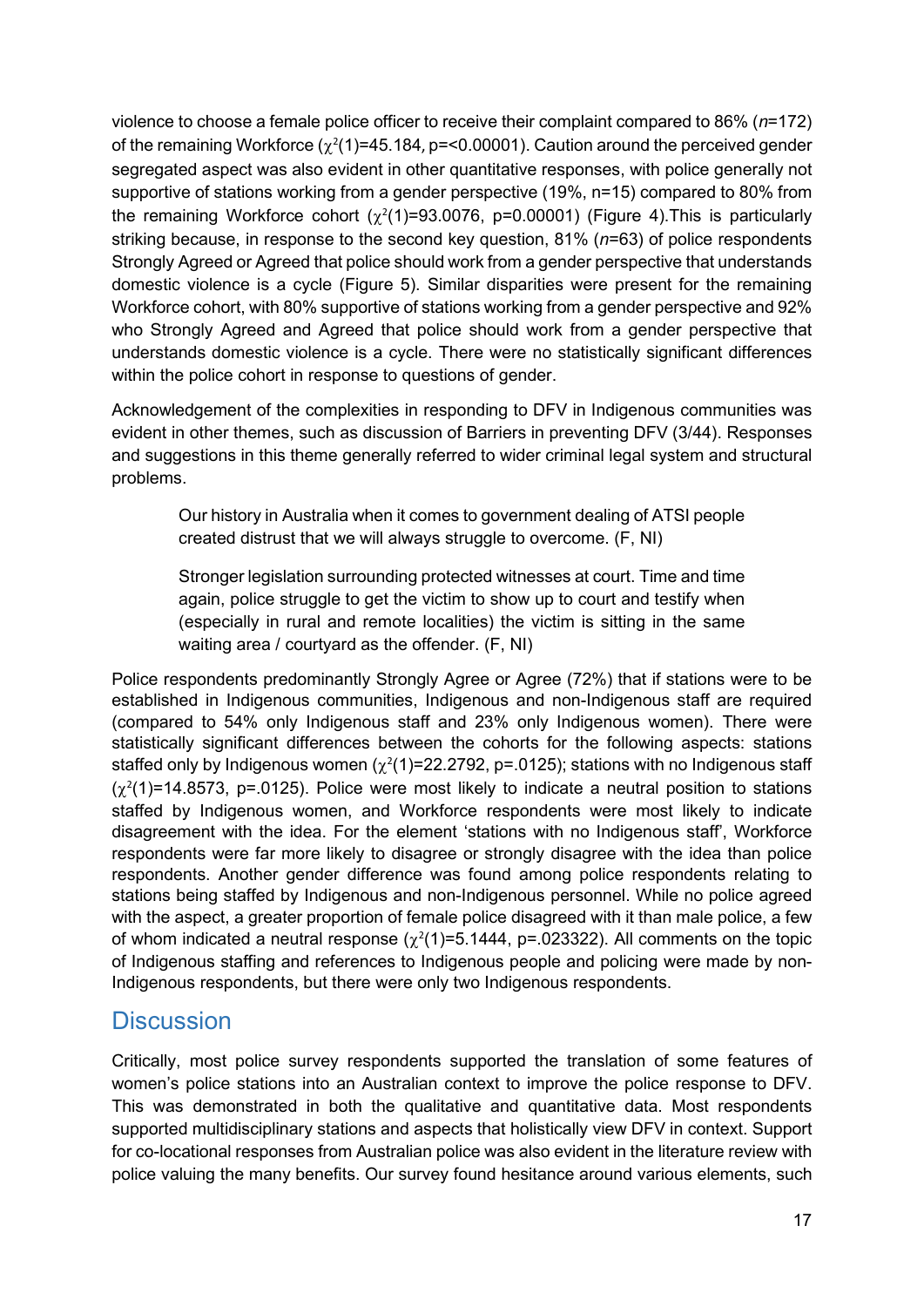as significantly less support for stations staffed predominantly by women (19%), which we discuss below.

Qualitative and quantitative data showed general police support for behavioural change programs, and this is also evident in other police documents and studies (Diemer et al. 2015; QPS 2021; VicPol 2021). Differences in responses coded as Law across the cohorts suggest differences in beliefs of efficacy in legal responses between police and other sector workers. The higher proportion of this kind of response from police is not particularly surprising given the grounding of police work in law. Conversely, other sector workers broadly spoke of the inefficiency and ineffectiveness of legal response.

There were some interesting differences between the cohorts in responses to questions about the gendered elements of WPS. The differences in quantitative responses around the ability to choose a female officer and stations being staffed predominantly by female officers could indicate that police respondents see race and gender as irrelevant to policing DFV and this is supported by qualitative data. Qualitative comments about women staff did not occur in responses from the remaining Workforce cohort and comments (*n*=2) stating the irrelevance of gender came solely from male police in the 0-3 years' work experience range. Notably, there were no statistically significant differences between male and female police for gendered aspects.

There were similar disparities present across the cohorts for differences in responses to stations working from a gender perspective compared to 'police should work from a gender perspective that understands domestic violence is a cycle'. It is probable this was an issue of communication on our part where 'a gender perspective' is supplemented in the second key question with the phrase 'that understands domestic violence is a cycle', but not in the first. Perhaps in the first instance the element 'work from a gender perspective' was taken to mean exclusively women officers serving exclusively women clients. However, the second figure where police support the notion of working from a gender perspective that understand domestic violence is a cycle suggests that police are supportive of aspects that holistically view DFV in context. This is also evident in responses that show favour for working with victims to break the cycle of violence and supporting repeat victims. The consistent disparities across cohorts for the two questions about the DFV cycle reaffirm the possibility of a communication issue and demonstrate responses to the perceived gender segregation element are, in some cases, issues of perception. Yet, there are still notable disparities between police and the remaining Workforce cohort for other gendered elements. This may highlight the aversion to gendering DFV despite it being a heavily gendered issue. This is unsurprising given that policing is a predominantly masculine institution (Bartkowiak-Theron and Layton 2012; Brown and Silvestri 2020; Rabe-Hemp 2008), even though police respondents were 46% women. The gender difference within the police cohort for the provision of emergency support perhaps shows a greater understanding from women police about the immediate needs of a DFV victim.

Some comments about Indigenous staffing demonstrate recognition of the cultural nuances of responding to DFV in Indigenous communities. We are rightfully cautious about the notion that women's police stations could improve policing in Indigenous communities. The police respondents perhaps felt similarly, with statistically significantly more responses of Neither Agree nor Disagree for some survey options around staffing of stations in Indigenous communities. This could imply police respondents are conscientious of the tensions in policing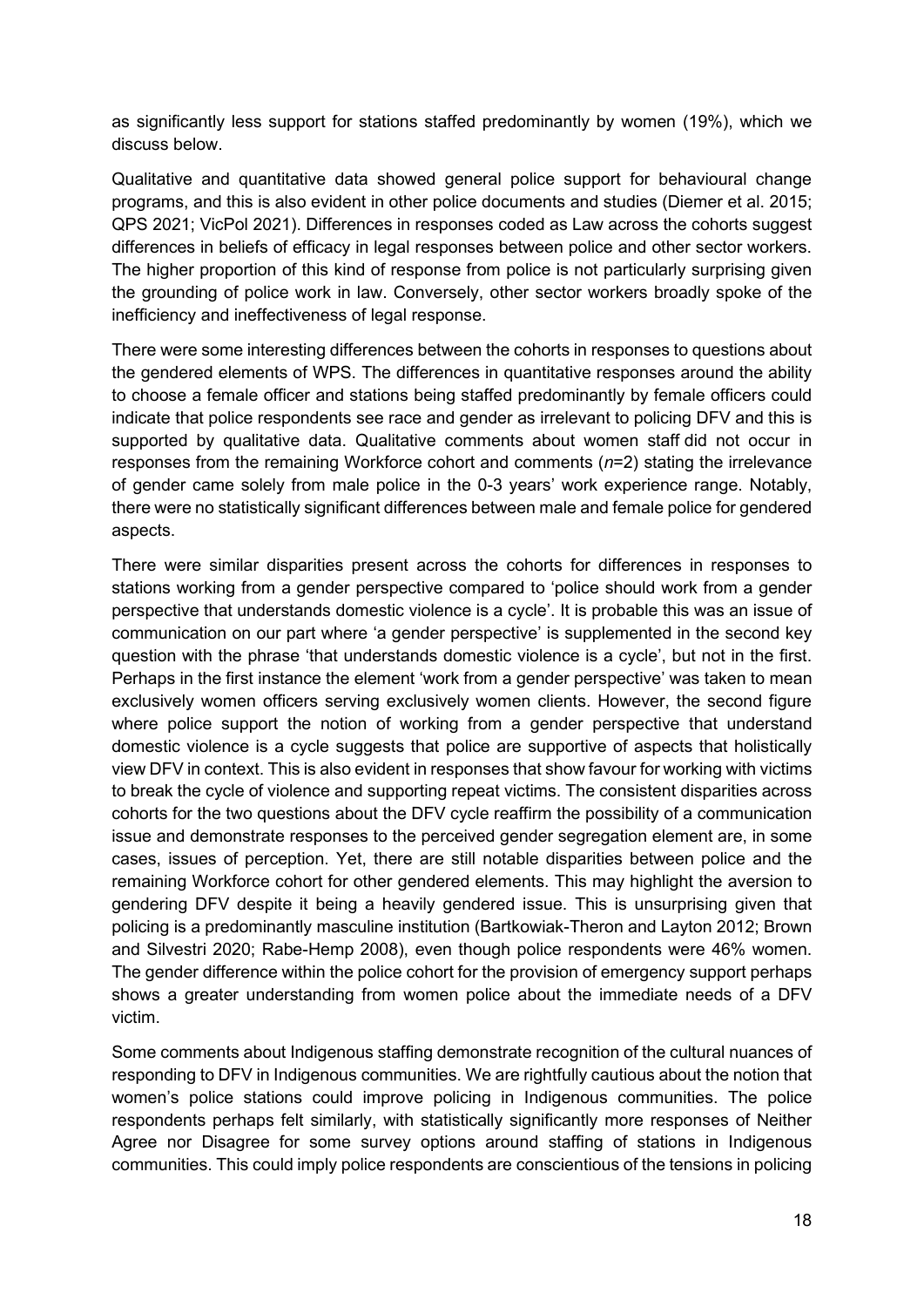in Indigenous communities and/or have some sense of their own lack of cultural competence (see, Dwyer et al. 2021; Whellum et al. 2020). Any DFV policing response in such locations needs local Indigenous community support and staff to be recognised as legitimate, effectively support victims, and to avoid further harm. Figures supporting staffing by Indigenous and non-Indigenous staff (72%) aligned with this. However, Indigenous communities may prefer selfdetermination in developing and delivering community-appropriate responses (Buxton-Namisnyk 2021; Langton et al. 2020; The Lowitja Institute 2019), and should be supported in this. Of course, Indigenous people do not just live in discrete communities, and there should be a range of responses for *anyone* who does not wish to engage with police.

Bolstered by findings from Australian evaluations into co-locational responses, we argue that Australian police support a co-locational approach to policing DFV. Police receptiveness is important to the success of any trial or practice implementation, as it impacts their day-to-day work. Given this evidence, research implications for practice suggest that there is a strong case for further trial of co-locational responses in Australia. Evaluation is also required of those few co-locational responses currently in place to develop evidence for their efficacy, which will then support the case for replication.

# Conclusion

Providing a multidisciplinary response environment to DFV where criminalisation is not the only option may help to elide harm for victims and perpetrators. While women's police stations enable a *reimagining* of policing moving away from a law-and-order response to DFV to a cohesive service response designated to receive and support victims (Carrington et al. 2021b), legislative barriers around police requirements to initiate reports and investigation currently prevent this. Those who do not want a policing response may still come to the attention of police (for example, neighbours calling police or living in heavily policed environments). Queensland Police Service is exploring the potential of having single officers located at DFV service providers and recognises the tensions of the legislative barrier in this context (QPS 2021). For multidisciplinary client-facing responses involving police to be effective, options away from criminalisation are needed to enable choice and to reduce harms, and legislative barriers require amendment to provide this agency.

Isolated responses to DFV are inadequate and, as supported by literature, can cause further harm. Evidence supports that a range of collaborative police units specifically designed to respond to DFV may improve the secondary and tertiary prevention of DFV, and police in our study support some aspects of this such as working in multidisciplinary teams. Other obstacles in policing DFV require systemic change including leadership structures, holistic training, and transformation in the perspective of DFV (Carrington et al. 2021a). Such systemic change may change perspective of aspects of WPS that police were hesitant about leading to wider support for the critical innovation required to improve police responses.

This article contributes to understanding how Australian police perceive co-locational responses. It also adds new knowledge about police perceptions of women's police stations, which share much in common with the co-located approach. Given our evidence, research implications for practice indicate a case for additional trial of co-locational responses in Australia. There is much to be learnt from co-locational responses, such as WPS, and they are just one innovation that can contribute to the transformation of policing DFV in Australia and elsewhere in the world.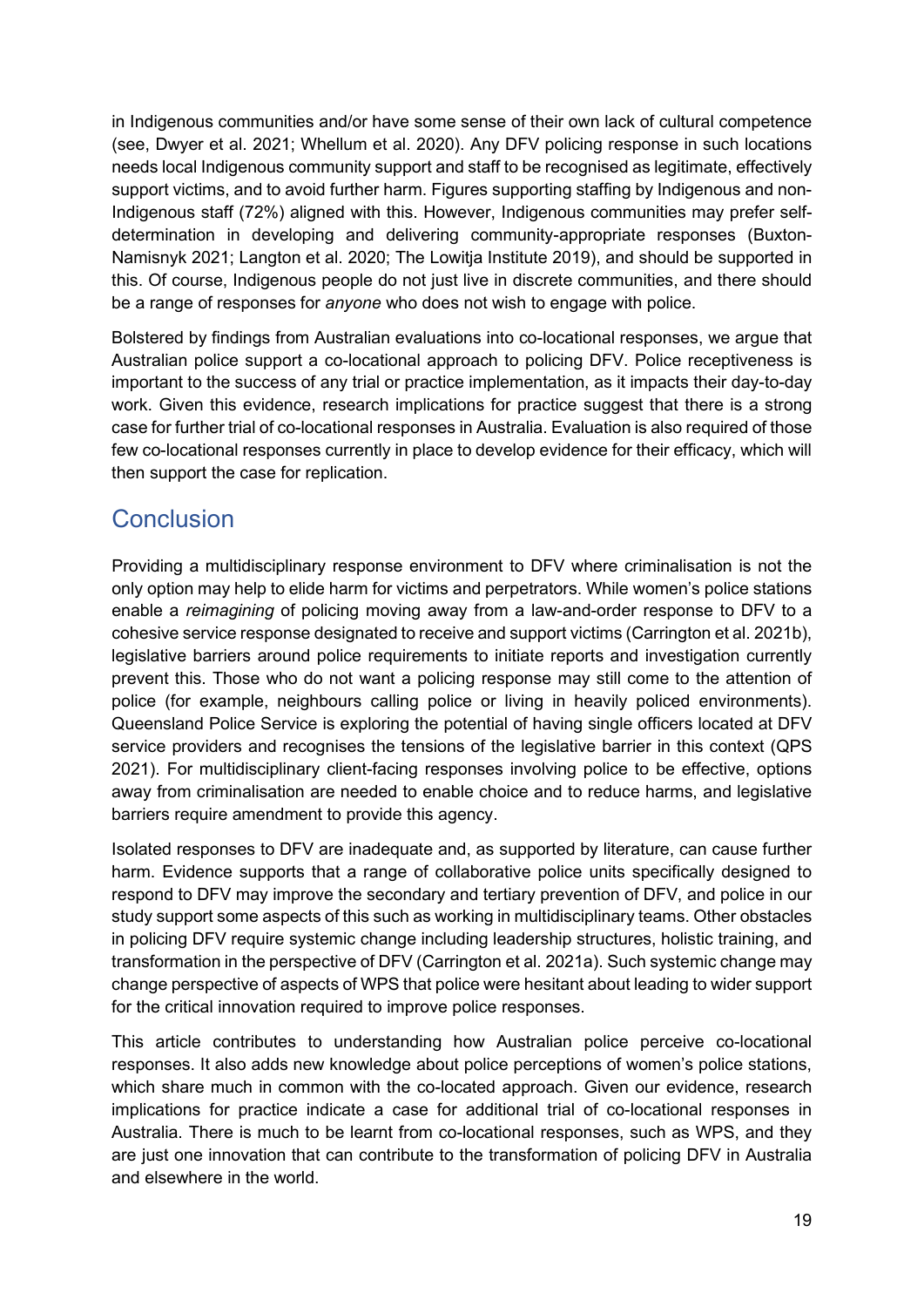<span id="page-19-0"></span>



Image 1 and 1 Image 2





Image 1 Reception Queensland police station, Australia

Image 2 Reception women's police station, Argentina

Image 3 Interview room, Australia

Image 4 Interview room women's police station, Argentina

### Acknowledgements

This research was approved by Queensland University of Technology Human Research Ethics Committee (Ethics Approval Number 1800000076). Research team members: Professor Máximo Sozzo, Partner Investigator, Luciana Ghiberto, Natacha Guala, and Marcela Gamboa, Research Assistants, Facultad de Jurídicas y Sociales, Universidad Nacional de Litoral, Santa Fe, Argentina; María Victoria Puyol, Higher Degree Research Student, School of Justice Faculty of Law, Queensland University of Technology, Australia; Professor Diego Zysman, Senior Research Advisor, Faculdad de Derecho, Universidad de Buenos Aires, Argentina.

This work was supported by Australian Research Council Discovery Project Funding under grant number DP180101241 and Queensland University of Technology under the Edge Scheme.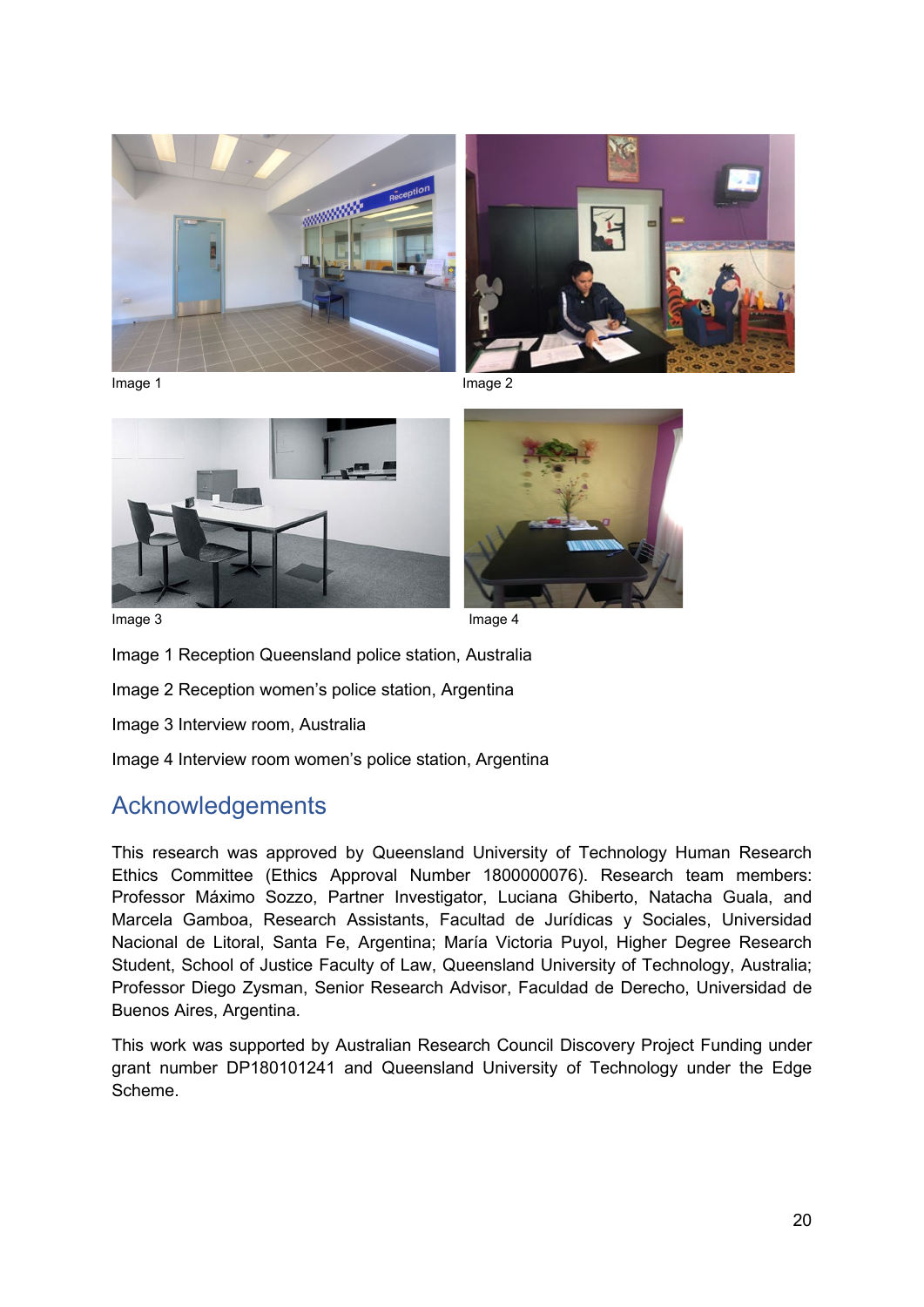No financial interests or benefits have arisen from the direct application of this research.

**Jess Rodgers** is a Postdoctoral Fellow at the Centre for Justice, Queensland University of Technology, Australia. He has undertaken research assistant work and is published in a wide range of topics including policing domestic violence, small town policing, ableism in academia, transgender people in prisons, and creative industries employment. He has an undergraduate degree in Journalism and his PhD analysed queer student media. Jess also has a graduate certificate in policy and governance.

**Kerry Carrington** is a research-intensive Professor at the Centre for Justice, Queensland University of Technology, Australia. She has undertaken a wide range of research on domestic and family violence (DFV) including focus on prevention, rural contexts, Indigenous communities, Pacific Island Communities, global patterns, and the impact of COVID-19 on DFV services and their clients. Kerry is a Fellow of the Academy of Social Sciences Australia. She is the co-chief editor and founder of the Australia's first law and justice open access journal, *International Journal for Crime, Justice and Social Democracy*, and has authored or contributed to over 130 other publications.

**Vanessa Ryan** is a Senior Research Assistant and Research Coordinator at the Centre for Justice, Queensland University of Technology. Vanessa has a double degree in Psychology/Criminology and recently completed her Honours degree with QUT's School of Justice exploring risk and protective factors of adolescent violence across 30 countries. Vanessa has been involved in various research projects for the Centre using quantitative methods. She is also coordinating an innovative project that aims to reduce young women's contact with the youth justice ecosystem. Her other interests include gendered violence, violence prevention and researching the impact of climate change on domestic violence.

### References

- Amaral, S, S Bhalotraz and N Prakash. 2018. *Gender, Crime and Punishment: Evidence from Women Police Stations in India.* Economic and Social Research Council (ESRC) through the Research Centre on Micro-Social Change at the University of Essex.
- Arango, DJ, M Morton, F Gennari, S Kiplesund and M Ellsberg. 2014. *Interventions to Prevent or Reduce Violence against Women and Girls: A Systematic Review of Reviews*. Vol. 10, *Women's Voice and Agency Research Series*: The World Bank.
- Arcidiacono, D and A Crocitti (2015) "Criminal justice system responses to intimate partner violence: The Italian case." *Criminology & Criminal Justice* 15 (5): 613-632.
- Arvate, P, S Cabral, A McGahan and P Reis. 2021. "Structural advocacy organizations and intersectional outcomes: The role of Women Police Stations." *Academy of Management Proceedings* 2021(1): 11677.
- Asquith, NL and I Bartkowiak-Théron. 2021. *Policing Practices and Vulnerable People*.: Springer Nature Switzerland.
- Australian Bureau of Statistics. 2017a. "49060DO0003\_2016 Personal Safety, Australia, 2016". Commonwealth of Australia.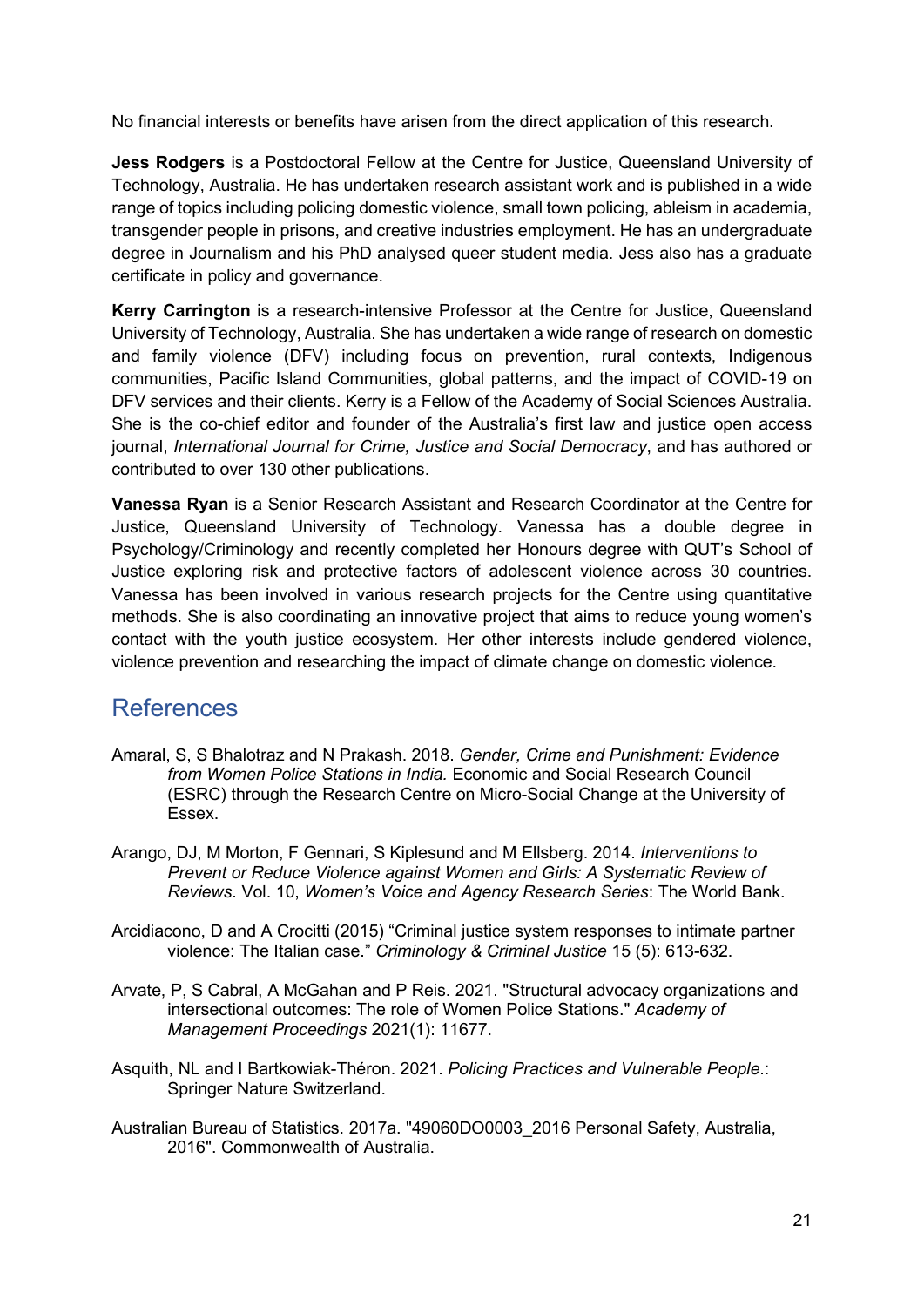- Australian Bureau of Statistics (ABS). 2017b. "Personal Safety, Australia: Statistics for family, domestic, sexual violence, physical assault, partner emotional abuse, child abuse, sexual harassment, stalking and safety." Accessed 12 August. https://www.abs.gov.au/statistics/people/crime-and-justice/personal-safetyaustralia/latest-release#experience-of-partner-violence.
- Australian Bureau of Statistics (ABS). 2019. "Australian Demographic Statistics. Cat No 3101.0." https://www.abs.gov.au/AUSSTATS/abs@.nsf/DetailsPage/3101.0Jun%202019?Ope
- Australian Bureau of Statistics (ABS). 2021. "Recorded Crime Victims": Commonwealth of Australia.
- Australian Federal Police (AFP). 2020. *ACT Policing Annual Report 2019–20*.

nDocument.

- Australian Institute of Health and Welfare (AIHW). 2019. *Family, Domestic and Sexual Violence in Australia: Continuing the National Story 2019.*
- Australian Institute of Criminology. 2019. "Data Tables Homicide incidents 1989-90 to 2018-19". National Homicide Monitoring Program. Australian Government.
- Barrett, BJ, A Peirone and CH Cheung. 2019. "Spousal violence and evaluations of police performance in Canada: does police contact matter?" *Journal of Family Violence* 34, 199–211.
- Bartkowiak-Theron, I and C Layton. 2012. "Educating for vulnerability" In *Policing Vulnerability,* ed. I Bartkowiak-Théron and N L Asquith, 47-63. Federation Press.
- Barwon Area Integrated Family Violence Committee. 2015. *Submission to the Royal Commission into Family Violence*.
- Breckenridge, J, S Rees, K Valentine and S Murray. 2016. *Meta-evaluation of existing interagency partnerships, collaboration, coordination and/or integrated interventions and service responses to violence against women: Key findings and future directions*. *Horizons Research Series* 4. Alexandria, NSW: Australia's National Research Organisation for Women's Safety Limited.
- Bricknell, S. 2020. *Homicide in Australia 2017-18. Statistical Report* 23. Australian Institute of Criminology. https://www.aic.gov.au/publications/sr/sr23.
- Bricknell, S and L Doherty. 2021. *Homicide in Australia 2018-19*. *Statistical Report* 34. Australian Institute of Criminology.
- Brown, J and M Silvestri. 2020. "A police service in transformation: implications for women police officers." *Police Practice and Research* 21(5): 459-475.
- Buxton-Namisnyk, E. 2021. "Domestic violence policing of first nations women in australia: 'Settler' frameworks, consequential harms and the promise of meaningful selfdetermination." *The British Journal of Criminology*. https://doi.org/10.1093/bjc/azab103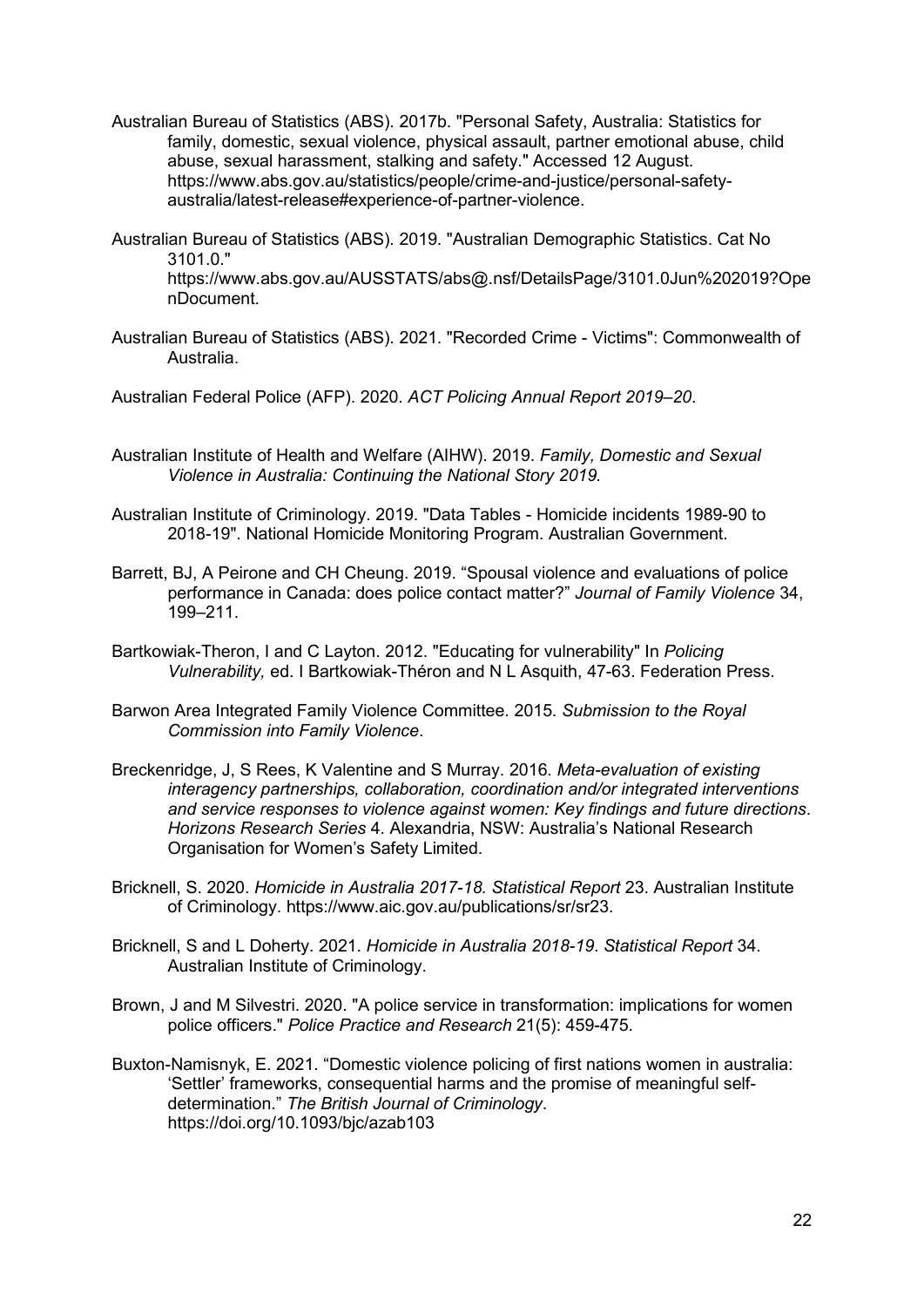- Carrington, K, N Guala, MV Puyol and M Sozzo. 2020. "How women's police stations amplify access to justice and prevent gender violence." *International Journal for Crime, Justice and Social Democracy* 9 (1): 42-67.
- Carrington, K, R Hogg and M Sozzo. 2016. "Southern criminology." *British Journal of Criminology* 56 (1): 1-20.
- Carrington, K, J Rodgers and V Ryan. 2021a. *Submission to Women's Safety and Justice Taskforce*. Brisbane, Queensland: Queensland University of Technology Centre for Justice.
- Carrington, K, M Sozzo, MP Gamboa, L Ghiberto, N Guala, MV Puyol and D Zysman. 2019. *The Role of Women's Police Stations in Responding to and Preventing Gender Violence, Buenos Aires, Argentina: Final Report of Field Research*. *QUT Centre for Justice Report Series.* Brisbane, Australia: Queensland University of Technology Centre for Justice.
- Carrington, K, M Sozzo, V Ryan and J Rodgers. 2021b. "Women-led police stations: reimagining the policing of gender violence in the twenty-first century." *Policing and Society*: 1-21.
- Chung, D, D Hodgson, L Watts, D Schulze, S Anderson and A Warren. 2018. *Research for the Development of Two 'One Stop Hubs': Prepared for the Department of Communities*.
- Community Development and Justice Standing Committee. 2020. *Opening the doors to Justice Supporting Victims by Improving the Management of Family and Domestic Violence Matters in the Magistrates Court of Western Australia*, *Inquiry into the Magistrates Court of Western Australia's Management of Matters Involving Family and Domestic Violence*. Parliament of Western Australia
- Córdova, A and H Kras. 2020a. "Addressing Violence Against Women: The Effect of Women's Police Stations on Police Legitimacy." *Comparative Political Studies* 53(5): 775-808.
- Córdova, A and H Kras. 2020b. "State action to prevent violence against women: the effect of women's police stations on men's attitudes toward gender-based violence." *The Journal of Politics*.
- Coy, M and L Kelly. 2011. *Islands in the stream: An evaluation of Four London Independent Domestic Violence Advocacy Schemes*: Child and Woman Abuse Studies Unit, London Metropolitan University.
- da Silva, AMB and MCN Bini. 2021. "Percepções sobre o plantão psicológico em uma Delegacia de Defesa da Mulher [Perceptions about the emergency psychological service at a Women's Police Station]." *Psicologia* USP 32. doi:
- Darkwinkel, E. 2014. "Evaluation of Victoria Police SOCIT-MDC reforms for sexual assault investigation." Doctor of Philosophy thesis, School of Psychology, Deakin University.
- Diemer, K, C Humphreys, C Laming and J Smith. 2015. "Researching collaborative processes in domestic violence perpetrator programs: Benchmarking for situation improvement." *Journal of Social Work* 15(1): 65-86.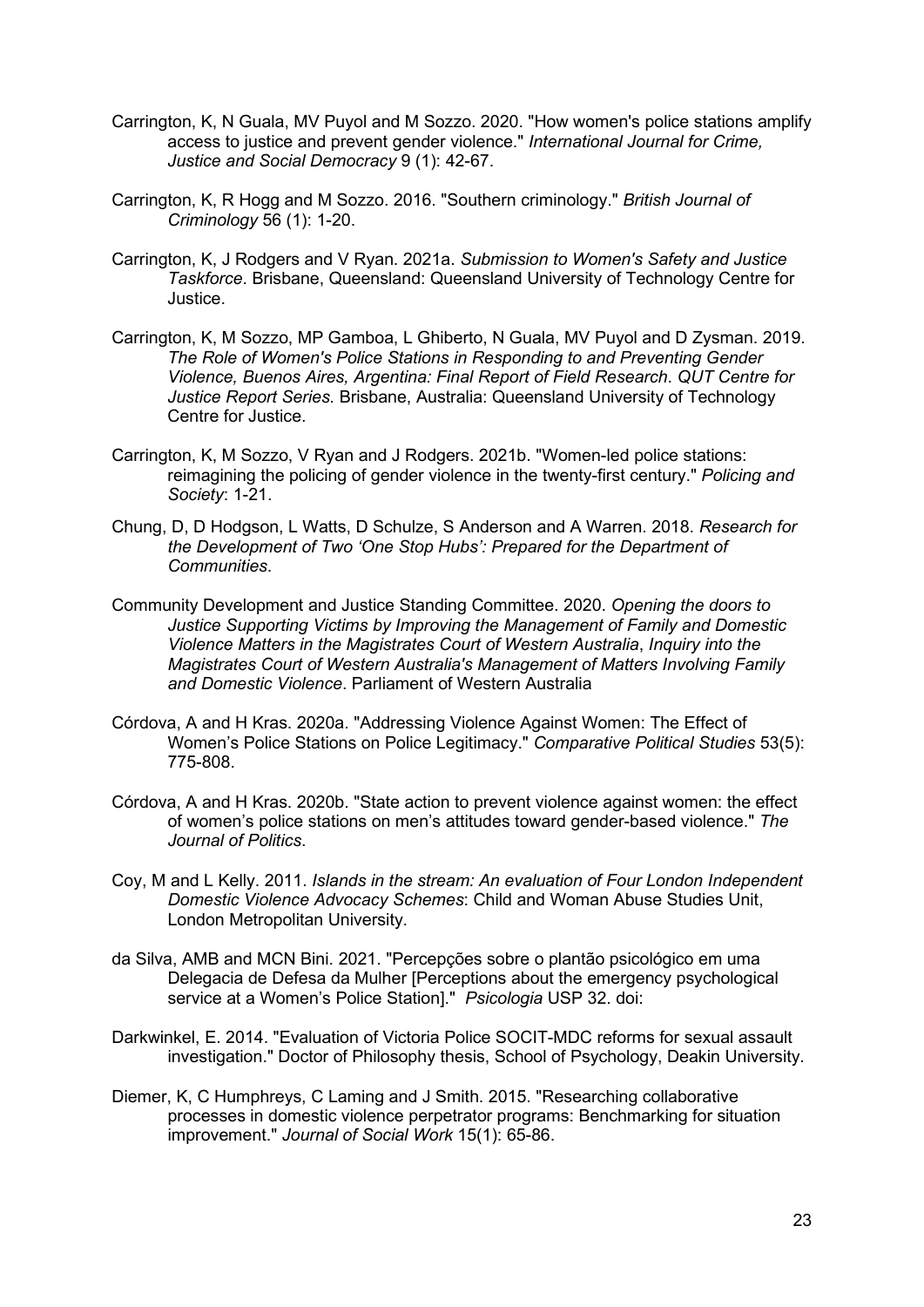- Diemer, K, S Ross, C Humphreys and L Healey. 2017. "A 'double edged sword': discretion and compulsion in policing domestic violence." *Police Practice and Research* 18(4): 339-51.
- Domestic and Family Violence Death Review and Advisory Board. 2017. *Domestic and Family Violence Death Review and Advisory Board Annual Report 2016-17*. Queensland Government.
- Douglas, H and R Fitzgerald. 2018. "The Domestic Violence Protection Order system as entry to the criminal justice system for Aboriginal and Torres Strait Islander people." *International Journal for Crime, Justice and Social Democracy* 7(3): 41-57.
- Dwyer, A, J Scott and Z Staines. 2021. "Strangers in a strange land: police perceptions of working in discrete Indigenous communities in Queensland, Australia." *Police Practice and Research* 22(1): 208-224.
- Eyre, J. 2017. *F.A.S.T. (Family Access Services Toronto): Year 2 Final Report for June 2016 – March 2017*: Victim Services Toronto. https://victimservicestoronto.com/about/fastevaluation/.
- Foster, H, C Boyle, K Smith, H Psomoulis, V Nguyen, A Mahmoud, J Mann and S Judd. 2020. *Police Domestic and Family Violence Policy and Practice: Position Paper*: Women's Safety New South Wales.
- Garcia, J. 2021. "Queensland police spend 40 per cent of their time on domestic violence calls." *Brisbane Times*. 22 August. https://amp-brisbanetimes-comau.cdn.ampproject.org/c/s/amp.brisbanetimes.com.au/national/queensland/queensla nd-police-spend-40-per-cent-of-their-time-on-domestic-violence-calls-20210806 p58ge5.html.
- Gomes, AO and CN Avellaneda. 2021. "The role of pro-women institutions in addressing violence reports against women." *Global Public Policy and Governance* 1(1): 39-60.
- Goodmark, L. 2021. "Reimagining VAWA: Why criminalization is a failed policy and what a non-carceral VAWA could look like." *Violence Against Women* 27(1): 84-101.

Gregoire, D and A Porter. 2021. "Questionable jurisdiction: academic Amanda Porter on policing First Nations". In *Sydney Criminal Lawyers*, 28 May. https://www.sydneycriminallawyers.com.au/blog/questionable-jurisdiction-academicamanda-porter-on-policing-firstnations/?utm\_source=Mondaq&utm\_medium=syndication&utm\_campaign=LinkedInintegration

- Gruba, A. 2020. *The Feminist War on Crime: The Unexpected Role of Women's Liberation in Mass Incarceration*: University of California Press.
- Greuel, L., Giese, J., Leiding, K., Jeck, D., & Kestermann, C. (2010). Evaluation von Maßnahmen zur Verhinderung von Gewalteskalationen in Paarbeziehungen bis hin zu Tötungsdelikten und vergleichbaren Bedrohungsdelikten. Bremen, Germany: Institut für Polizei und Sicherheitsforschung
- Hamilton, G, L Harris and A Powell. 2021. "Policing repeat and high-risk family violence: police and service-sector perceptions of a coordinated model." *Police practice & research* 22(1): 141-156.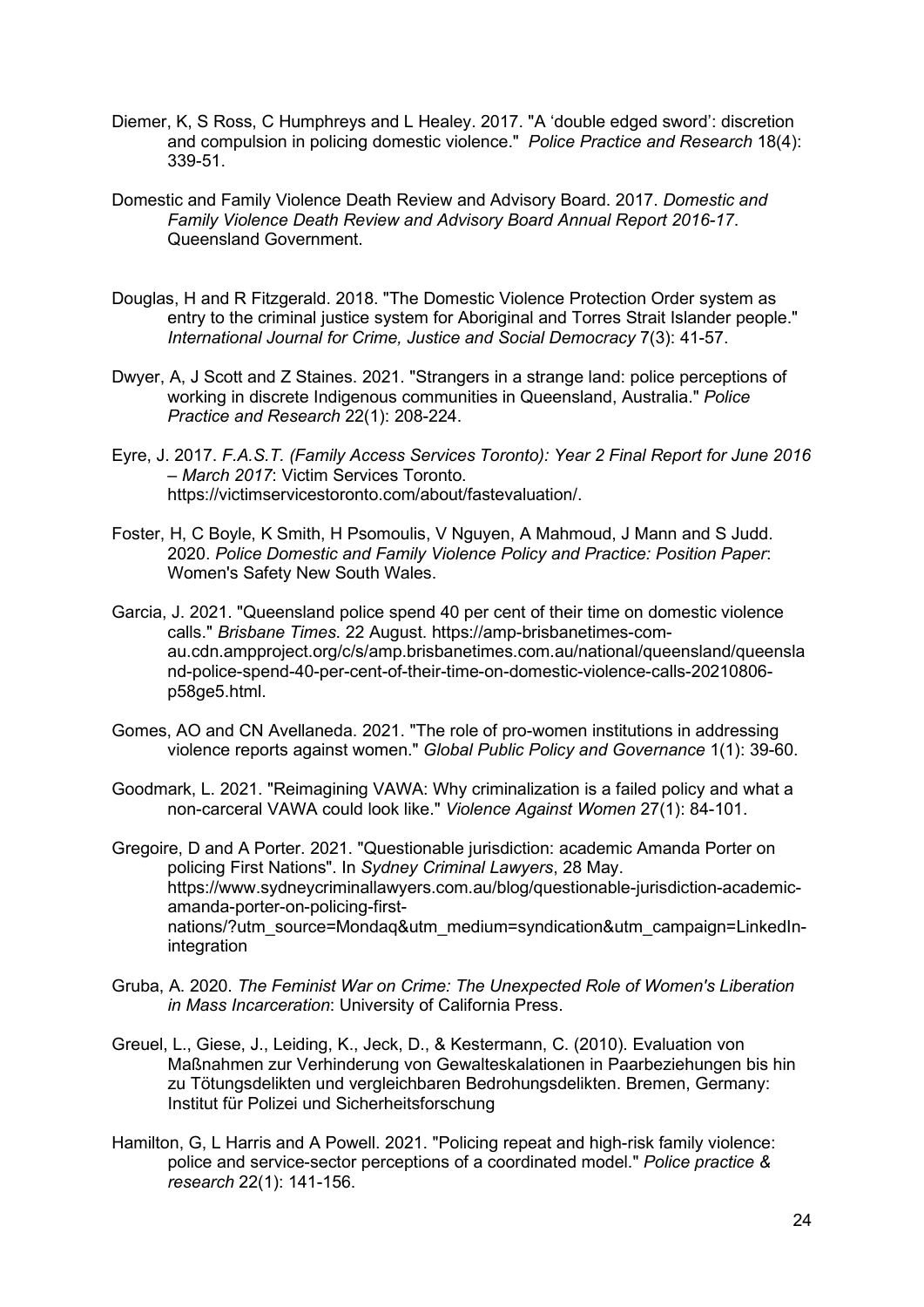- Hautzinger, S. 2002. "Criminalising male violence in Brazil's Women's Police Stations: From flawed essentialism to imagined communities." *Journal of Gender Studies* 11(3): 243- 251.
- Hautzinger, S. 2007. *Violence in the City of Women: Police and Batterers in Bahia, Brazil.* University of California Press.
- Jubb, N, G Comacho, A D'Angelo, K Hernández, I Macassi, L Meléndez, Y Molina, et al. 2010. *Women's Police Stations in Latin America: An Entry Point for Stopping Violence and Gaining Access to Justice*. CEPLAES.
- Kavanaugh, G, MM Sviatschi and I Trako. 2018. Female Officers, Gender Violence and Human Capital: Evidence from All-Women's Justice Centers in Peru. *PSE Working*  Papers: halshs-01828539.
- Langton, M, K Smith, T Eastman, L O'Neill, E Cheeseman and M Rose. 2020. *Improving family violence legal and support services for Aboriginal and Torres Strait Islander women*. Sydney: ANROWS.
- Maple, E and M Kebbell. 2020. "Responding to Domestic and Family Violence: A Qualitative Study on the Changing Perceptions of Frontline Police Officers." *Violence Against Women*.
- McWhirter, D. 2015. "Statement of Assistant Commission Dean Anthony McWhirter". In *Into the Matter of the Royal Commission into Family Violence*. Victoria: Royal Commission into Family Violence.
- Mikakos, J. 2018. "Minister's statement: Wyndham multidisciplinary centre". https://tinyurl.com/cacckehk
- Mundy, T and N Seuffert. 2021. "Integrated domestic violence services: A case study in police/NGO co-location." *Alternative Law Journal* 46(1): 27-33.
- Nancarrow, H. 2019. *Unintended Consequences of Domestic Violence Law: Gendered Aspirations and Racialised Realities*, *Palgrave Studies in Victims and Victimology*: Palgrave.
- Natarajan, M. 2005. "Women police stations as a dispute processing system." *Women & Criminal Justice* 16(1-2): 87-106.
- Natarajan, M and D Babu. 2020. "Women police stations: have they fulfilled their promise?" *Police Practice and Research* 21(5): 442-458.
- New South Wales Domestic Violence Death Review Team (NSW Team). 2019. *Report 2017-2019*.
- New South Wales Select Committee on Coercive Control (NSW Committee). 2021. *Coercive Control in Domestic Relationships*. New South Wales Parliament.
- Owen, O. 2016. "Policing after colonialism." In *The SAGE Handbook of Global Policing,* ed. B Bradford, 303-319. SAGE Reference.
- Pasinato, W. 2016. "The Maria Da Penha Law: 10 years on." *Sur International Journal on Human Rights* 13(24): 155-163.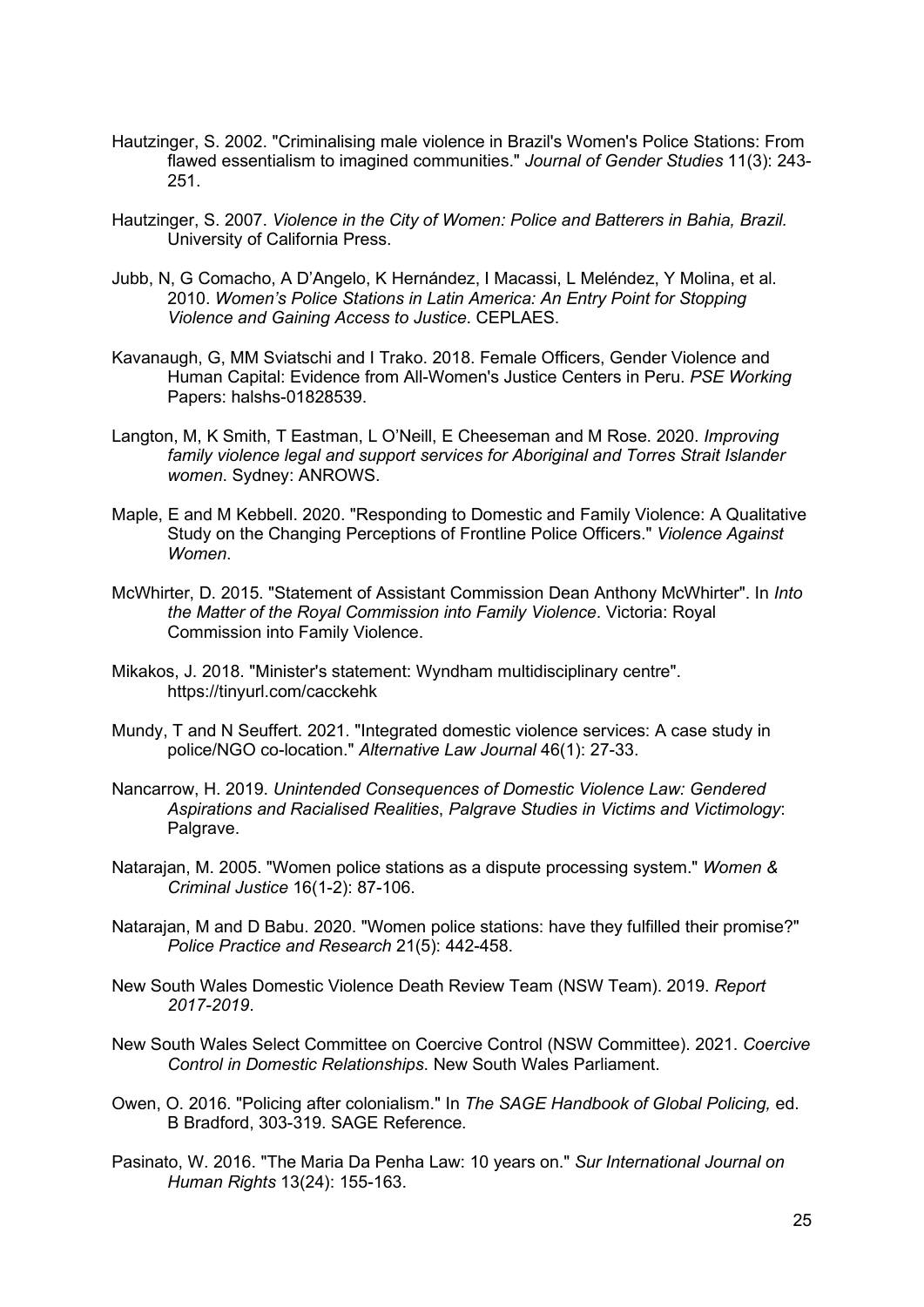- Perova, E and SA Reynolds. 2017. "Women's police stations and intimate partner violence: evidence from Brazil." *Social Science & Medicine* 174: 188-196.
- Piehowski, V. 2020. "Under the punitive aegis: Dependency and the family justice center model." *Punishment & Society*.
- Porter, A and C Cunneen. 2021. "Policing settler colonial societies." In *Australian policing : Critical Issues in 21st Century Police Practice,* ed. P Birch, M Kennedy and E Kruger, 397-411. Routledge.
- Queensland Government Statistician's Office. 2021. *Domestic and Family Violence Calls For Police Service*. The State of Queensland.
- Queensland Police Service (QPS). 2021. *Queensland Police Service Submission to the Women's Safety and Justice Taskforce*. The State of Queensland.
- Rabe-Hemp, CE. 2008. Survival in an "all boys club": Policewomen and their fight for acceptance. Policing: An International Journal of Police Strategies & Management, 31, 251-270. 10.1108/13639510810878712
- Reuland, M, M Schaefer Morabito, C Preston and J Cheney. 2006. *Police-Community Partnerships to Address Domestic Violence*. Office of Community Oriented Policing Services, U.S. Department of Justice.
- Rodgers, J, K Carrington, R Carr, V Ryan. forthcoming. *Evaluation of a Pilot Program Embedding a Specialist Domestic Violence Worker in Toowoomba Police Station: A Partnership Between Queensland Police Service and Domestic Violence Action Centre.* Brisbane, Australia: Queensland University of Technology Centre for Justice.
- Royal Commission into Family Violence (Royal Commission). 2016. *Report and Recommendations, Vol III*. Victoria.
- Seuffert, N and T Mundy. 2020. "Law, society and domestic violence: best practice methodologies for evaluating integrated domestic violence services." In *Research Handbook on Gender, Sexuality and the Law,* ed. C Ashford and A Maine, 301-316: Edward Elgar Publishing.
- Silverman, D. 2011. *Interpreting Qualitative Data*. 4th ed. SAGE.
- Souza, TMC and JS Faria. 2017. "Description of psychological services at police stations specialized in assisting women in Brazil." *Avances en Psicología Latinoamericana* 35(2): 253-65.
- Special Taskforce on Domestic and Family Violence in Queensland (Special Taskforce). 2015. *Not Now, Not Ever: Volume 1, Report and Recommendations*.
- Standing Committee on Social Issues. 2012. *Inquiry into Domestic Violence Trends and Issues in NSW*. Legislative Council, NSW Parliament.
- Stubbs, J and J Wangmann. 2017. "Australian Perspectives on Domestic Violence." In *Global Responses to Domestic Violence*, ed by E.S. Buzawa and C.G. Buzawa, 167- 88. Springer International Publishing.